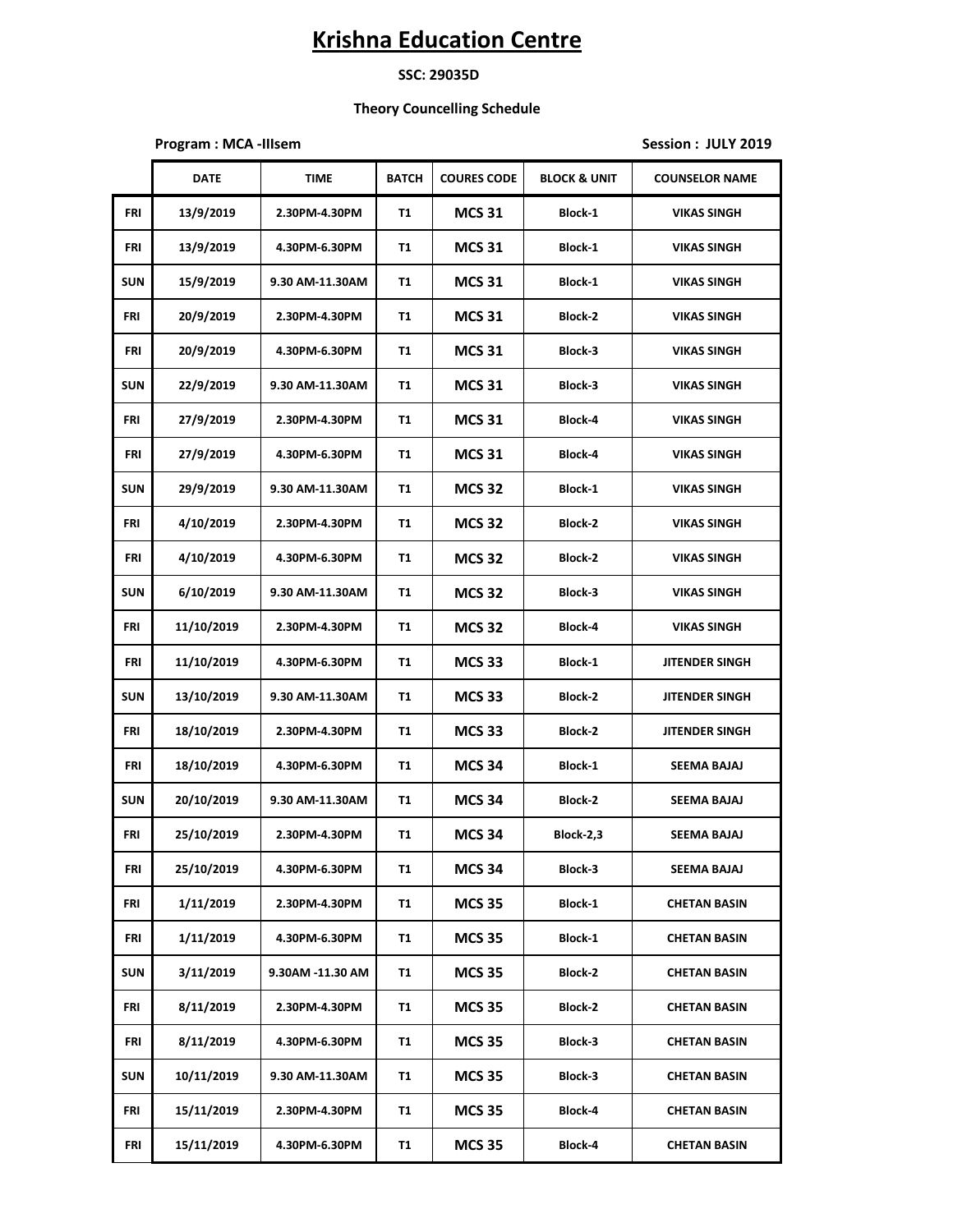### **SSC: 29035D**

#### **Practical Councelling Schedule**

|            | Program: MCA - Illsem |                |              |                    | Session: JULY 2019      |                       |
|------------|-----------------------|----------------|--------------|--------------------|-------------------------|-----------------------|
|            | <b>DATE</b>           | <b>TIME</b>    | <b>BATCH</b> | <b>COURES CODE</b> | <b>BLOCK &amp; UNIT</b> | <b>COUNSELOR NAME</b> |
| <b>SUN</b> | 8/9/2019              | 12.00PM-3.00PM | <b>P1</b>    | <b>MCSL 036</b>    |                         | <b>CHETAN BASIN</b>   |
| <b>SUN</b> | 8/9/2019              | 3.00PM-6.00PM  | <b>P1</b>    | <b>MCSL 036</b>    |                         | <b>CHETAN BASIN</b>   |
| SAT        | 14/9/2019             | 3.00PM-6.00PM  | <b>P1</b>    | <b>MCSL 036</b>    |                         | <b>CHETAN BASIN</b>   |
| <b>SUN</b> | 15/9/2019             | 12.00PM-3.00PM | <b>P1</b>    | <b>MCSL 036</b>    |                         | <b>CHETAN BASIN</b>   |
| <b>SUN</b> | 15/9/2019             | 3.00PM-6.00PM  | P1           | <b>MCSL 036</b>    |                         | <b>CHETAN BASIN</b>   |
| SAT        | 21/9/2019             | 3.00PM-6.00PM  | <b>P1</b>    | <b>MCSL 036</b>    |                         | <b>CHETAN BASIN</b>   |
| <b>SUN</b> | 22/9/2019             | 12.00PM-3.00PM | P1           | <b>MCSL 036</b>    |                         | <b>CHETAN BASIN</b>   |
| <b>SUN</b> | 22/9/2019             | 3.00PM-6.00PM  | <b>P1</b>    | <b>MCSL 036</b>    |                         | <b>CHETAN BASIN</b>   |
| <b>SAT</b> | 28/9/2019             | 3.00PM-6.00PM  | <b>P1</b>    | <b>MCSL 036</b>    |                         | <b>CHETAN BASIN</b>   |
| <b>SUN</b> | 29/9/2019             | 12.00PM-3.00PM | P1           | <b>MCSL 036</b>    |                         | <b>CHETAN BASIN</b>   |
| <b>SUN</b> | 29/9/2019             | 3.00PM-6.00PM  | <b>P1</b>    | <b>MCSL 036</b>    |                         | <b>CHETAN BASIN</b>   |
| SAT        | 5/10/2019             | 3.00PM-6.00PM  | P1           | <b>MCSL 036</b>    |                         | <b>CHETAN BASIN</b>   |
| <b>SUN</b> | 6/10/2019             | 12.00PM-3.00PM | <b>P1</b>    | <b>MCSL 036</b>    |                         | <b>CHETAN BASIN</b>   |
| <b>SUN</b> | 6/10/2019             | 3.00PM-6.00PM  | <b>P1</b>    | <b>MCSL 036</b>    |                         | <b>CHETAN BASIN</b>   |
| SAT        | 12/10/2019            | 3.00PM-6.00PM  | P1           | <b>MCSL 036</b>    |                         | <b>CHETAN BASIN</b>   |
| <b>SUN</b> | 13/10/2019            | 12.00PM-3.00PM | <b>P1</b>    | <b>MCSL 036</b>    |                         | <b>CHETAN BASIN</b>   |
| <b>SUN</b> | 13/10/2019            | 3.00PM-6.00PM  | <b>P1</b>    | <b>MCSL 036</b>    |                         | <b>CHETAN BASIN</b>   |
| <b>SAT</b> | 19/10/2019            | 3.00PM-6.00PM  | P1           | <b>MCSL 036</b>    |                         | <b>CHETAN BASIN</b>   |
| <b>SUN</b> | 20/10/2019            | 12.00PM-3.00PM | <b>P1</b>    | <b>MCSL 036</b>    |                         | <b>CHETAN BASIN</b>   |
| <b>SUN</b> | 20/10/2019            | 3.00PM-6.00PM  | P1           | <b>MCSL 036</b>    |                         | <b>CHETAN BASIN</b>   |
| <b>SAT</b> | 2/11/2019             | 3.00PM-6.00PM  | <b>P1</b>    | <b>MCSL 036</b>    |                         | <b>CHETAN BASIN</b>   |
| <b>SUN</b> | 3/11/2019             | 12.00PM-3.00PM | P1           | <b>MCSL 036</b>    |                         | <b>CHETAN BASIN</b>   |
| SUN        | 3/11/2019             | 3.00PM-6.00PM  | P1           | <b>MCSL 036</b>    |                         | <b>CHETAN BASIN</b>   |
| SAT        | 9/11/2019             | 3.00PM-6.00PM  | P1           | <b>MCSL 036</b>    |                         | <b>CHETAN BASIN</b>   |
| <b>SUN</b> | 10/11/2019            | 12.00PM-3.00PM | P1           | <b>MCSL 036</b>    |                         | <b>CHETAN BASIN</b>   |
| <b>SUN</b> | 10/11/2019            | 3.00PM-6.00PM  | P1           | <b>MCSL 036</b>    |                         | <b>CHETAN BASIN</b>   |
| <b>SUN</b> | 17/11/2019            | 12.00PM-3.00PM | P1           | <b>MCSL 036</b>    |                         | <b>CHETAN BASIN</b>   |
| <b>SUN</b> | 17/11/2019            | 3.00PM-6.00PM  | P1           | <b>MCSL 036</b>    |                         | <b>CHETAN BASIN</b>   |
| <b>SUN</b> | 24/11/2019            | 12.00PM-3.00PM | P2           | <b>MCSL 036</b>    |                         | <b>CHETAN BASIN</b>   |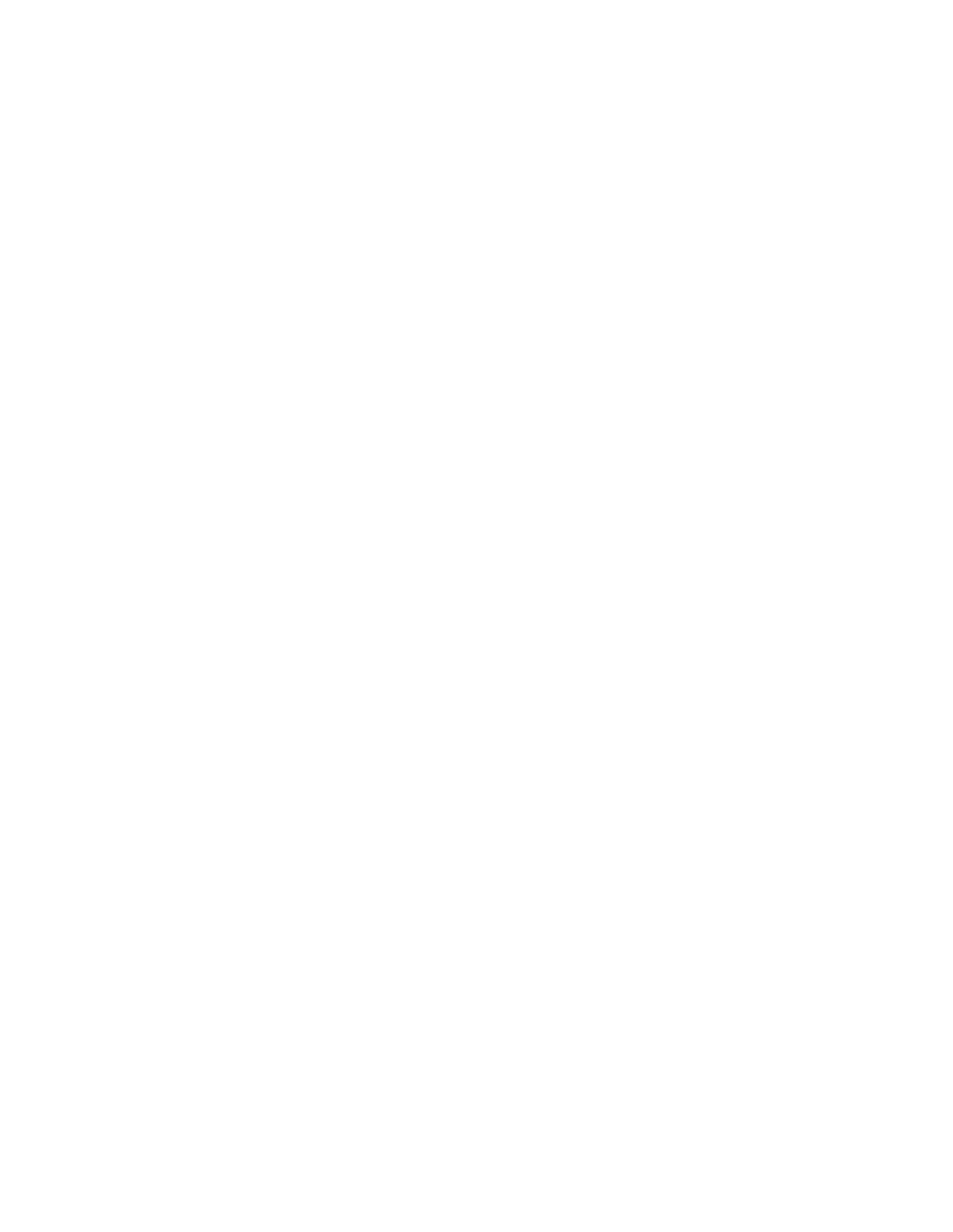**SSC: 29035D**

#### **Theory Councelling Schedule**

**Program : MCA -II sem Session : JULY 2019** 

|              |            | <b>DATE</b> | <b>TIME</b>      | <b>BATCH</b> | <b>COURES CODE</b> | <b>BLOCK &amp; UNIT</b>              | <b>COUNSELOR NAME</b> |
|--------------|------------|-------------|------------------|--------------|--------------------|--------------------------------------|-----------------------|
| $\mathbf{1}$ | <b>FRI</b> | 13/9/2019   | 2.30PM-4.30PM    | T1           | <b>MCS 21</b>      | <b>Block-1</b>                       | <b>NIVESH SINGH</b>   |
| 2            | FRI        | 13/9/2019   | 4.30PM-6.30PM    | T1           | <b>MCS 21</b>      | Block-1                              | <b>NIVESH SINGH</b>   |
| 3            | <b>SUN</b> | 15/9/2019   | 9.30 AM-11.30AM  | T1           | <b>MCS 21</b>      | Block-2                              | <b>NIVESH SINGH</b>   |
| 4            | FRI        | 20/9/2019   | 2.30PM-4.30PM    | T1           | <b>MCS 21</b>      | Block-3                              | <b>NIVESH SINGH</b>   |
| 5            | FRI        | 20/9/2019   | 4.30PM-6.30PM    | T1           | <b>MCS 21</b>      | Block-3                              | <b>NIVESH SINGH</b>   |
| 6            | <b>SUN</b> | 22/9/2019   | 9.30 AM-11.30AM  | T1           | <b>MCS 21</b>      | Block-4                              | <b>NIVESH SINGH</b>   |
| 7            | <b>FRI</b> | 27/9/2019   | 2.30PM-4.30PM    | T1           | <b>MCS 21</b>      | Block-4                              | <b>NIVESH SINGH</b>   |
| 8            | FRI        | 27/9/2019   | 4.30PM-6.30PM    | T1           | <b>MCS 21</b>      | Block-4                              | <b>NIVESH SINGH</b>   |
| 9            | <b>SUN</b> | 29/9/2019   | 9.30 AM-11.30AM  | T1           | <b>MCS 22</b>      | Block 1, Unit 1 and<br>Unit 2        | <b>NIVESH SINGH</b>   |
| 10           | <b>FRI</b> | 4/10/2019   | 4.30PM-6.30PM    | T1           | <b>MCS 22</b>      | Block 1, Unit 3 and<br>Unit 4        | <b>NIVESH SINGH</b>   |
| 11           | FRI        | 4/10/2019   | 2.30PM-4.30PM    | T1           | <b>MCS 22</b>      | Block 2, Unit 1,<br>Unit2 and Unit 3 | <b>NIVESH SINGH</b>   |
| 12           | <b>SUN</b> | 6/10/2019   | 9.30 AM-11.30AM  | T1           | <b>MCS 22</b>      | Block 2, Unit 4 and<br>Unit 5        | <b>NIVESH SINGH</b>   |
| 13           | FRI        | 11/10/2019  | 2.30PM-4.30PM    | T1           | <b>MCS 22</b>      | Block 3, Unit 1 and<br>Unit 2        | <b>NIVESH SINGH</b>   |
| 14           | FRI        | 11/10/2019  | 4.30PM-6.30PM    | T1           | <b>MCS 22</b>      | Block 3, Unit 3 and<br>Unit 4        | <b>NIVESH SINGH</b>   |
| 15           | <b>SUN</b> | 13/10/2019  | 9.30 AM-11.30AM  | <b>T1</b>    | <b>MCS 22</b>      | Block 4, Unit 1 and<br>Unit 2        | <b>NIVESH SINGH</b>   |
| 16           | FRI        | 18/10/2019  | 2.30PM-4.30PM    | T1           | <b>MCS 23</b>      | Block 1: Unit 1 and<br>Unit 2        | <b>MANISH KUMAR</b>   |
| 17           | FRI        | 18/10/2019  | 4.30PM-6.30PM    | T1           | <b>MCS 22</b>      | Block 4, Unit 3 and<br>Unit 4        | <b>CHETAN BHASIN</b>  |
| 18           | <b>SUN</b> | 20/10/2019  | 9.30 AM-11.30AM  | T1           | <b>MCS 23</b>      | Block 1: Unit 1 and<br>Unit 2        | <b>BINSI BANSAL</b>   |
| 19           | FRI        | 25/10/2019  | 2.30PM-4.30PM    | T1           | <b>MCS 23</b>      | Block 1: Unit 3 and<br>Unit 4        | <b>BINSI BANSAL</b>   |
| 20           | FRI        | 25/10/2019  | 4.30PM-6.30PM    | T1           | <b>MCS 23</b>      | Block2: Unit 1                       | <b>BINSI BANSAL</b>   |
| 21           | <b>FRI</b> | 1/11/2019   | 2.30PM-4.30PM    | Τ1           | <b>MCS 24</b>      | Block-2                              | <b>NIVESH SINGH</b>   |
| 22           | FRI        | 1/11/2019   | 4.30PM-6.30PM    | T1           | <b>MCS 24</b>      | <b>Block-2, 3</b>                    | <b>NIVESH SINGH</b>   |
| 23           | <b>SUN</b> | 3/11/2019   | 9.30AM -11.30 AM | T1           | <b>MCS 24</b>      | Block-3,4                            | <b>NIVESH SINGH</b>   |
| 24           | FRI        | 8/11/2019   | 2.30PM-4.30PM    | T1           | <b>MCS 24</b>      | Block-3,4                            | <b>NIVESH SINGH</b>   |
| 25           | FRI        | 8/11/2019   | 2.30PM-4.30PM    | T1           | <b>MCS 24</b>      | Block-3,4                            | <b>NIVESH SINGH</b>   |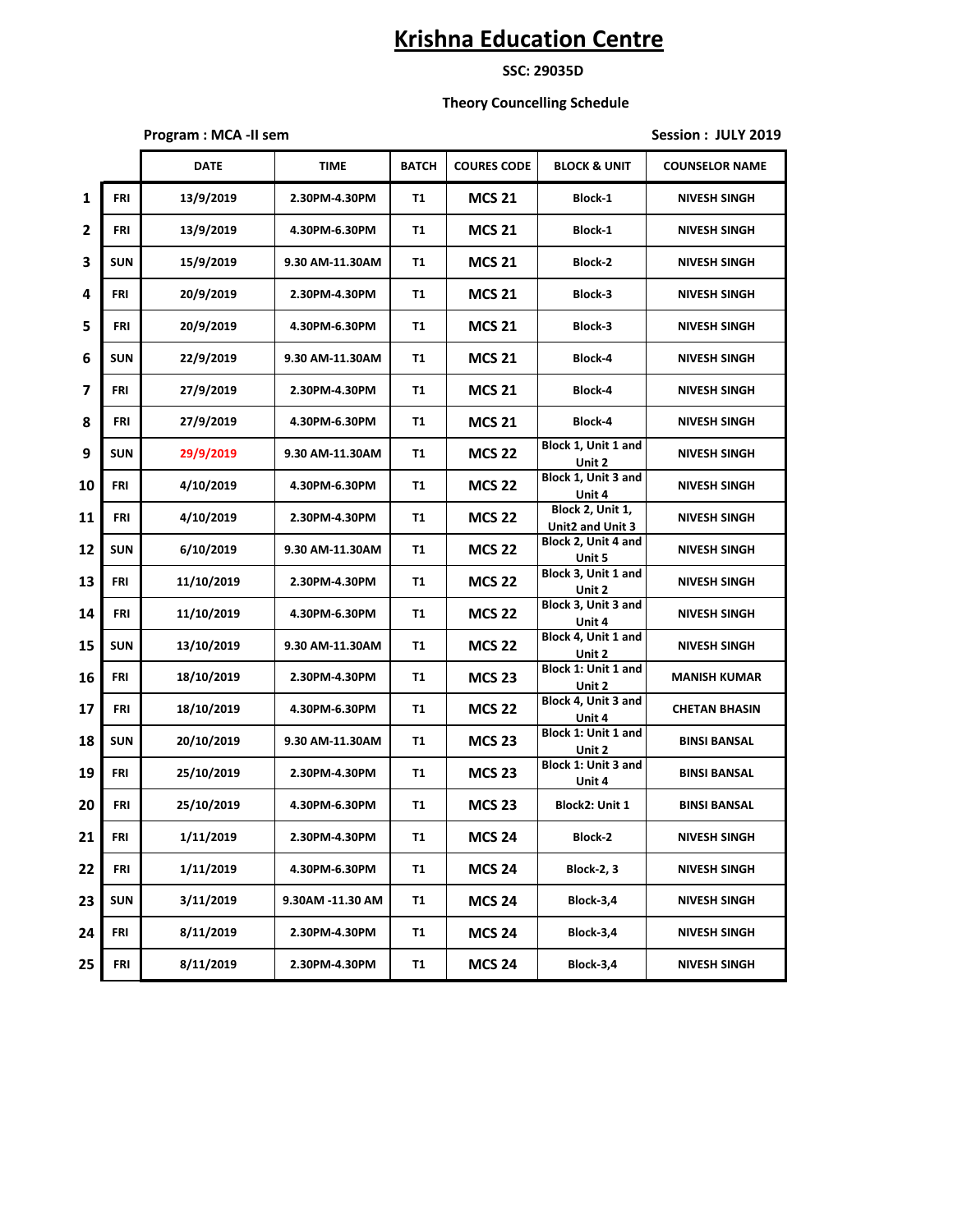**SSC: 29035D**

#### **Practical Councelling Schedule**

**Program : MCA -II sem Session : JAN 2019** 

|    |            | <b>DATE</b> | <b>TIME</b>    | <b>BATCH</b> | <b>COURES CODE</b> | <b>BLOCK &amp; UNIT</b> | <b>COUNSELOR NAME</b> |
|----|------------|-------------|----------------|--------------|--------------------|-------------------------|-----------------------|
|    | SAT        | 09-07-2019  | 3.00PM-6.00PM  | <b>P1</b>    | <b>MCSL 025</b>    |                         | MD. ABOO              |
| 1  | <b>SUN</b> | 8/9/2019    | 12.00PM-3.00PM | P1           | <b>MCSL 025</b>    |                         | MD. ABOO              |
| 2  | <b>SUN</b> | 8/9/2019    | 3.00PM-6.00PM  | P1           | <b>MCSL 025</b>    |                         | MD. ABOO              |
| 3  | <b>SAT</b> | 14/9/2019   | 3.00PM-6.00PM  | P1           | <b>MCSL 025</b>    |                         | MD. ABOO              |
| 4  | <b>SUN</b> | 15/9/2019   | 12.00PM-3.00PM | P1           | <b>MCSL 025</b>    |                         | MD. ABOO              |
| 5  | <b>SUN</b> | 15/9/2019   | 3.00PM-6.00PM  | P1           | <b>MCSL 025</b>    |                         | MD. ABOO              |
| 6  | SAT        | 21/9/2019   | 3.00PM-6.00PM  | P1           | <b>MCSL 025</b>    |                         | MD. ABOO              |
| 7  | <b>SUN</b> | 22/9/2019   | 12.00PM-3.00PM | P1           | <b>MCSL 025</b>    |                         | MD. ABOO              |
| 8  | <b>SUN</b> | 22/9/2019   | 3.00PM-6.00PM  | P1           | <b>MCSL 025</b>    |                         | MD. ABOO              |
| 9  | <b>SAT</b> | 28/9/2019   | 3.00PM-6.00PM  | P1           | <b>MCSL 025</b>    |                         | MD. ABOO              |
| 10 | <b>SUN</b> | 29/9/2019   | 12.00PM-3.00PM | P1           | <b>MCSL 025</b>    |                         | MD. ABOO              |
| 11 | <b>SUN</b> | 29/9/2019   | 3.00PM-6.00PM  | P1           | <b>MCSL 025</b>    |                         | <b>MD. ABOO</b>       |
| 12 | SAT        | 5/10/2019   | 3.00PM-6.00PM  | P1           | <b>MCSL 025</b>    |                         | MD. ABOO              |
| 13 | <b>SUN</b> | 6/10/2019   | 12.00PM-3.00PM | P1           | <b>MCSL 025</b>    |                         | MD. ABOO              |
| 14 | <b>SUN</b> | 6/10/2019   | 3.00PM-6.00PM  | P1           | <b>MCSL 025</b>    |                         | MD. ABOO              |
| 15 | SAT        | 12/10/2019  | 3.00PM-6.00PM  | P1           | <b>MCSL 025</b>    |                         | MD. ABOO              |
| 16 | <b>SUN</b> | 13/10/2019  | 12.00PM-3.00PM | P1           | <b>MCSL 025</b>    |                         | <b>MD. ABOO</b>       |
| 17 | <b>SUN</b> | 13/10/2019  | 3.00PM-6.00PM  | P1           | <b>MCSL 025</b>    |                         | MD. ABOO              |
| 18 | SAT        | 19/10/2019  | 3.00PM-6.00PM  | P1           | <b>MCSL 025</b>    |                         | MD. ABOO              |
| 19 | <b>SUN</b> | 20/10/2019  | 12.00PM-3.00PM | P1           | <b>MCSL 025</b>    |                         | MD. ABOO              |
| 20 | <b>SUN</b> | 20/10/2019  | 3.00PM-6.00PM  | P1           | <b>MCSL 025</b>    |                         | MD. ABOO              |
| 21 | SAT        | 2/11/2019   | 3.00PM-6.00PM  | <b>P1</b>    | <b>MCSL 025</b>    |                         | MD. ABOO              |
| 22 | <b>SUN</b> | 3/11/2019   | 12.00PM-3.00PM | <b>P1</b>    | <b>MCSL 025</b>    |                         | MD. ABOO              |
| 23 | <b>SUN</b> | 3/11/2019   | 3.00PM-6.00PM  | P1           | <b>MCSL 025</b>    |                         | MD. ABOO              |
| 24 | SAT        | 9/11/2019   | 3.00PM-6.00PM  | <b>P1</b>    | <b>MCSL 025</b>    |                         | MD. ABOO              |
| 25 | <b>SUN</b> | 10/11/2019  | 12.00PM-3.00PM | <b>P1</b>    | <b>MCSL 025</b>    |                         | MD. ABOO              |
| 26 | <b>SUN</b> | 10/11/2019  | 3.00PM-6.00PM  | <b>P1</b>    | <b>MCSL 025</b>    |                         | MD. ABOO              |
| 27 | <b>SUN</b> | 17/11/2019  | 12.00PM-3.00PM | P1           | <b>MCSL 025</b>    |                         | MD. ABOO              |
| 28 | <b>SUN</b> | 17/11/2019  | 3.00PM-6.00PM  | P1           | <b>MCSL 025</b>    |                         | MD. ABOO              |
| 29 | <b>SUN</b> | 24/11/2019  | 12.00PM-3.00PM | <b>P1</b>    | <b>MCSL 025</b>    |                         | MD. ABOO              |
| 30 | <b>SUN</b> | 24/11/2019  | 3.00PM-6.00PM  | P1           | <b>MCSL 025</b>    |                         | MD. ABOO              |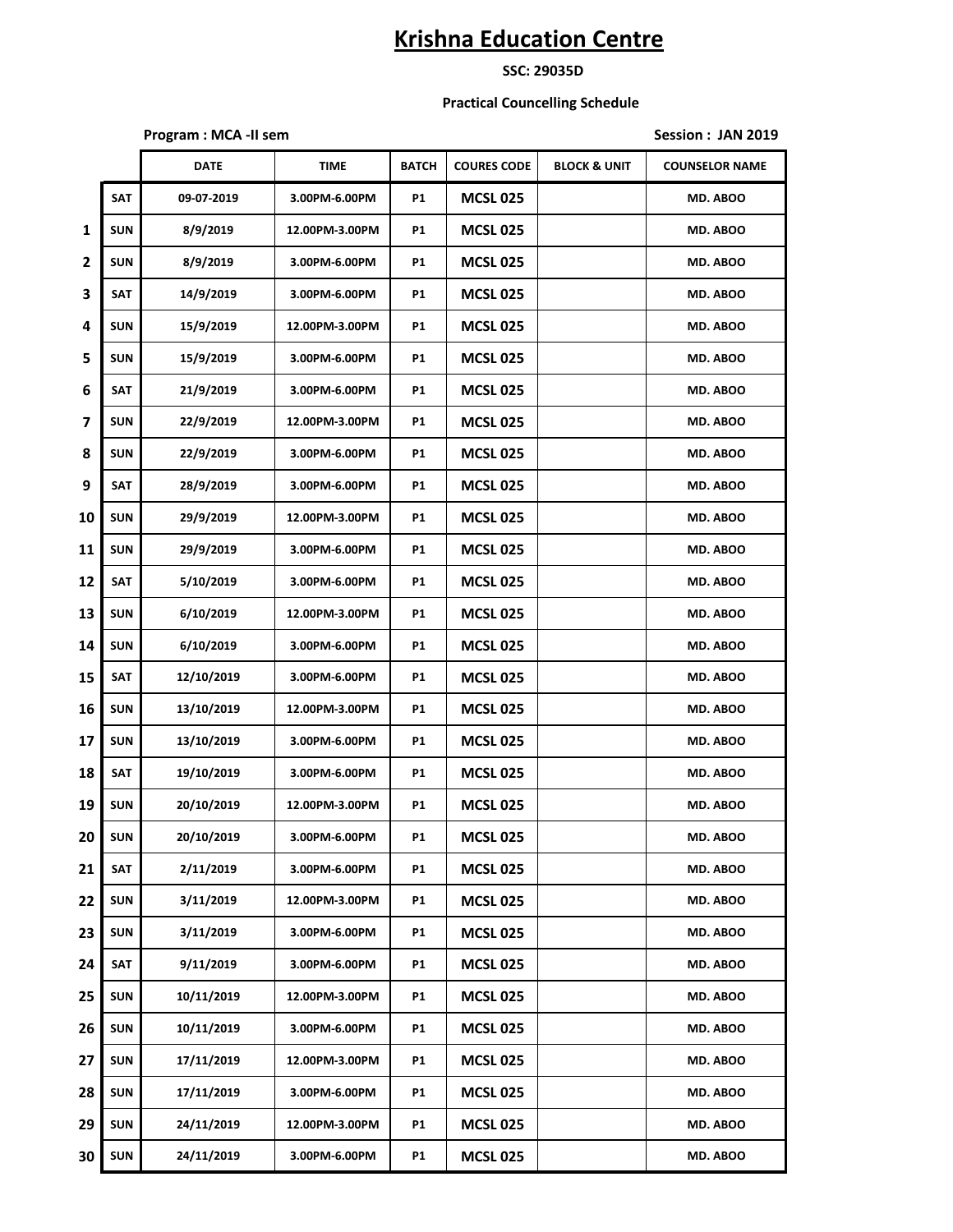**SSC: 29035D**

 **Theory Councelling Schedule**

**Program : MCA -IV sem Session : July 2019** 

|            | <b>DATE</b> | <b>TIME</b>      | <b>BATCH</b> | <b>COURES CODE</b> | <b>BLOCK &amp; UNIT</b> | <b>COUNSELOR NAME</b> |
|------------|-------------|------------------|--------------|--------------------|-------------------------|-----------------------|
| FRI        | 13/9/2019   | 2.30PM-4.30PM    | T1           | MCS 41             | Block-1                 | <b>MANOJ KR DUBEY</b> |
| FRI        | 13/9/2019   | 4.30PM-6.30PM    | T1           | <b>MCS 41</b>      | Block-1                 | <b>MANOJ KR DUBEY</b> |
| <b>SUN</b> | 15/9/2019   | 9.30 AM-11.30AM  | T1           | MCS 41             | Block-2                 | <b>MANOJ KR DUBEY</b> |
| FRI        | 20/9/2019   | 4.30PM-6.30PM    | T1           | MCS 41             | Block-2                 | <b>MANOJ KR DUBEY</b> |
| FRI        | 20/9/2019   | 2.30PM-4.30PM    | T1           | MCS 41             | Block-3                 | <b>MANOJ KR DUBEY</b> |
| <b>SUN</b> | 22/9/2019   | 9.30 AM-11.30AM  | T1           | <b>MCS 41</b>      | Block-3                 | MANOJ KR DUBEY        |
| FRI        | 27/9/2019   | 2.30PM-4.30PM    | T1           | <b>MCS 41</b>      | Block-4                 | <b>MANOJ KR DUBEY</b> |
| FRI        | 27/9/2019   | 4.30PM-6.30PM    | T1           | MCS 41             | Block-4                 | <b>MANOJ KR DUBEY</b> |
| <b>SUN</b> | 29/9/2019   | 9.30 AM-11.30AM  | T1           | <b>MCS 42</b>      | Block-1                 | MD. ABOO              |
| FRI        | 4/10/2019   | 4.30PM-6.30PM    | T1           | <b>MCS 42</b>      | Block-1                 | MD. ABOO              |
| FRI        | 4/10/2019   | 2.30PM-4.30PM    | T1           | <b>MCS 42</b>      | Block-2                 | MD. ABOO              |
| <b>SUN</b> | 6/10/2019   | 9.30 AM-11.30AM  | T1           | <b>MCS 42</b>      | Block-2                 | MD. ABOO              |
| FRI        | 11/10/2019  | 2.30PM-4.30PM    | T1           | MCS 42             | Block-3                 | MD. ABOO              |
| FRI        | 11/10/2019  | 4.30PM-6.30PM    | T1           | MCS 42             | Block-3                 | MD. ABOO              |
| <b>SUN</b> | 13/10/2019  | 9.30 AM-11.30AM  | T1           | <b>MCS 42</b>      | Block-4                 | MD. ABOO              |
| FRI        | 18/10/2019  | 2.30PM-4.30PM    | T1           | <b>MCS 42</b>      | Block-4                 | MD. ABOO              |
| FRI        | 18/10/2019  | 4.30PM-6.30PM    | T1           | <b>MCS 43</b>      | Block-1                 | MD. ABOO              |
| <b>SUN</b> | 20/10/2019  | 9.30 AM-11.30AM  | T1           | MCS 43             | Block-1                 | <b>MANOJ KR DUBEY</b> |
| FRI        | 25/10/2019  | 2.30PM-4.30PM    | T1           | MCS 43             | Block-2                 | <b>MANOJ KR DUBEY</b> |
| <b>FRI</b> | 25/10/2019  | 4.30PM-6.30PM    | T1           | <b>MCS 43</b>      | Block-2                 | MANOJ KR DUBEY        |
| FRI        | 1/11/2019   | 2.30PM-4.30PM    | T1           | <b>MCS 43</b>      | Block-3                 | MANOJ KR DUBEY        |
| FRI        | 1/11/2019   | 4.30PM-6.30PM    | <b>T1</b>    | <b>MCS 43</b>      | Block-3                 | <b>MANOJ KR DUBEY</b> |
| <b>SUN</b> | 3/11/2019   | 9.30AM -11.30 AM | T1           | <b>MCS 43</b>      | Block-4                 | <b>MANOJ KR DUBEY</b> |
| FRI        | 8/11/2019   | 2.30PM-4.30PM    | T1           | <b>MCS 43</b>      | Block-4                 | MANOJ KR DUBEY        |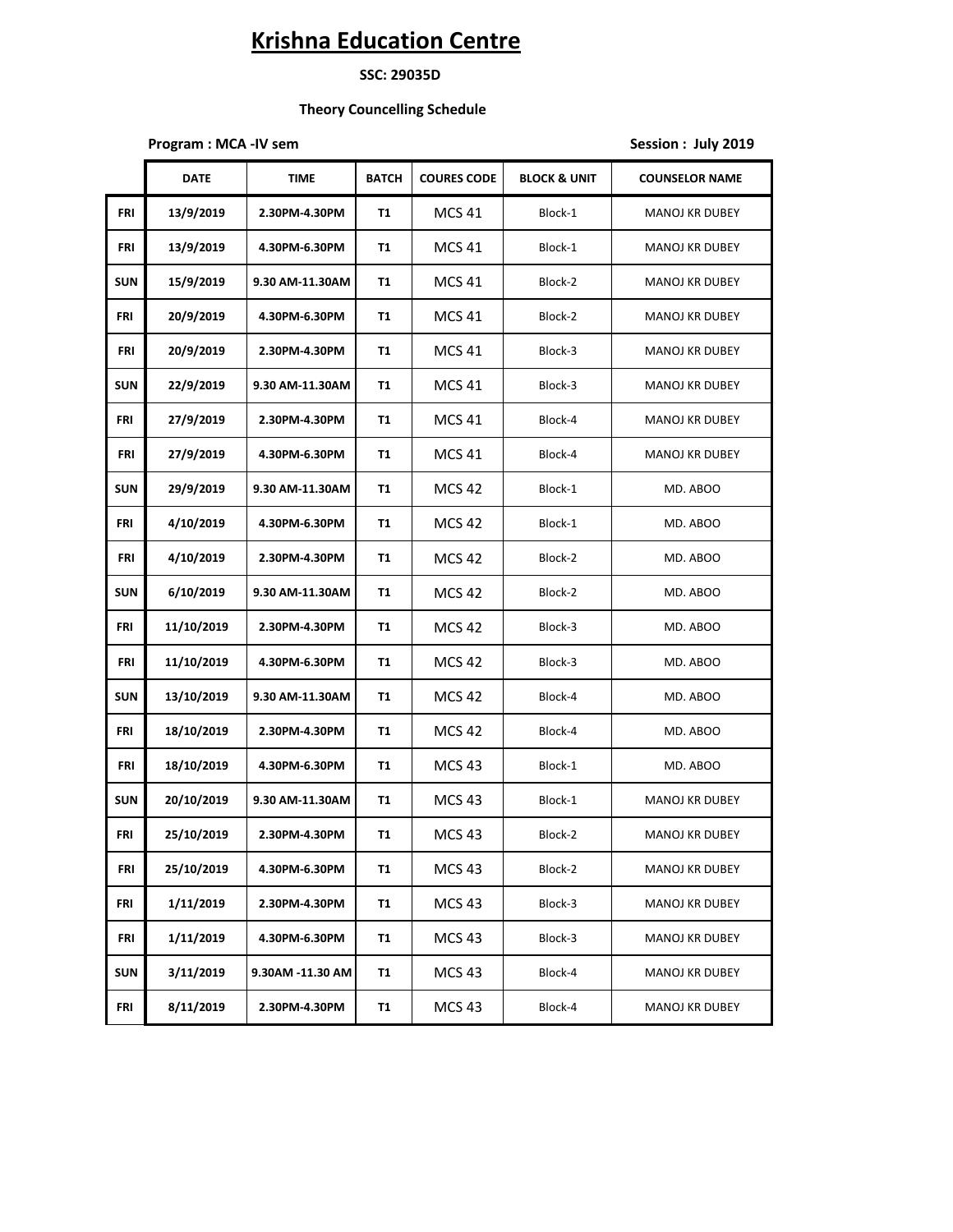**SSC: 29035D**

### **Practical Councelling Schedule**

**Program : MCA -IV sem Session : July2019** 

|                |            | <b>DATE</b> | <b>TIME</b>    | <b>BATCH</b> | <b>COURES CODE</b> | <b>BLOCK &amp; UNIT</b> | <b>COUNSELOR NAME</b> |
|----------------|------------|-------------|----------------|--------------|--------------------|-------------------------|-----------------------|
| $\overline{2}$ | <b>SUN</b> | 8/9/2019    | 12.00PM-3.00PM | P1           | MCSL <sub>45</sub> |                         | <b>MANOJ DUBEY</b>    |
| 3              | <b>SUN</b> | 8/9/2019    | 3.00PM-6.00PM  | <b>P1</b>    | MCSL <sub>45</sub> |                         | <b>MANOJ DUBEY</b>    |
| 4              | <b>SAT</b> | 14/9/2019   | 3.00PM-6.00PM  | <b>P1</b>    | MCSL 45            |                         | <b>MANOJ DUBEY</b>    |
| 5              | <b>SUN</b> | 15/9/2019   | 12.00PM-3.00PM | <b>P1</b>    | MCSL <sub>45</sub> |                         | <b>MANOJ DUBEY</b>    |
| 6              | <b>SUN</b> | 15/9/2019   | 3.00PM-6.00PM  | <b>P1</b>    | MCSL <sub>45</sub> |                         | <b>MANOJ DUBEY</b>    |
| 7              | <b>SAT</b> | 21/9/2019   | 3.00PM-6.00PM  | <b>P1</b>    | MCSL <sub>45</sub> |                         | <b>MANOJ DUBEY</b>    |
| 8              | <b>SUN</b> | 22/9/2019   | 12.00PM-3.00PM | P1           | MCSL <sub>45</sub> |                         | <b>MANOJ DUBEY</b>    |
| 9              | <b>SUN</b> | 22/9/2019   | 3.00PM-6.00PM  | <b>P1</b>    | MCSL 45            |                         | MANOJ DUBEY           |
| 10             | <b>SAT</b> | 28/9/2019   | 3.00PM-6.00PM  | <b>P1</b>    | MCSL <sub>45</sub> |                         | <b>MANOJ DUBEY</b>    |
| 11             | <b>SUN</b> | 29/9/2019   | 12.00PM-3.00PM | P1           | MCSL <sub>45</sub> |                         | <b>MANOJ DUBEY</b>    |
| 12             | <b>SUN</b> | 29/9/2019   | 3.00PM-6.00PM  | <b>P1</b>    | MCSL <sub>45</sub> |                         | <b>MANOJ DUBEY</b>    |
| 13             | <b>SAT</b> | 5/10/2019   | 3.00PM-6.00PM  | <b>P1</b>    | MCSL <sub>45</sub> |                         | MANOJ DUBEY           |
| 14             | <b>SUN</b> | 6/10/2019   | 12.00PM-3.00PM | <b>P1</b>    | MCSL <sub>45</sub> |                         | MANOJ DUBEY           |
| 15             | <b>SUN</b> | 6/10/2019   | 3.00PM-6.00PM  | <b>P1</b>    | MCSL <sub>45</sub> |                         | <b>MANOJ DUBEY</b>    |
| 16             | <b>SAT</b> | 12/10/2019  | 3.00PM-6.00PM  | <b>P1</b>    | MCSL <sub>45</sub> |                         | <b>MANOJ DUBEY</b>    |
| 17             | <b>SUN</b> | 13/10/2019  | 12.00PM-3.00PM | P1           | MCSL <sub>45</sub> |                         | <b>MANOJ DUBEY</b>    |
| 18             | <b>SUN</b> | 13/10/2019  | 3.00PM-6.00PM  | P1           | MCSL <sub>45</sub> |                         | <b>MANOJ DUBEY</b>    |
| 19             | <b>SAT</b> | 19/10/2019  | 3.00PM-6.00PM  | <b>P1</b>    | MCSL 45            |                         | MANOJ DUBEY           |
| 20             | <b>SUN</b> | 20/10/2019  | 12.00PM-3.00PM | P1           | MCSL <sub>45</sub> |                         | <b>MANOJ DUBEY</b>    |
| 21             | <b>SUN</b> | 20/10/2019  | 3.00PM-6.00PM  | P1           | MCSL 45            |                         | <b>MANOJ DUBEY</b>    |
| 22             | SAT        | 2/11/2019   | 3.00PM-6.00PM  | <b>P1</b>    | MCSL 45            |                         | MANOJ DUBEY           |
| 23             | <b>SUN</b> | 3/11/2019   | 12.00PM-3.00PM | P1           | MCSL 45            |                         | MANOJ DUBEY           |
| 24             | <b>SUN</b> | 3/11/2019   | 3.00PM-6.00PM  | P1           | MCSL 45            |                         | MANOJ DUBEY           |
| 25             | SAT        | 9/11/2019   | 3.00PM-6.00PM  | P1           | MCSL <sub>45</sub> |                         | MANOJ DUBEY           |
| 26             | <b>SUN</b> | 10/11/2019  | 12.00PM-3.00PM | <b>P1</b>    | MCSL 45            |                         | MANOJ DUBEY           |
| 27             | <b>SUN</b> | 10/11/2019  | 3.00PM-6.00PM  | P1           | MCSL 45            |                         | MANOJ DUBEY           |
| 28             | SUN        | 17/11/2019  | 12.00PM-3.00PM | <b>P1</b>    | MCSL 45            |                         | MANOJ DUBEY           |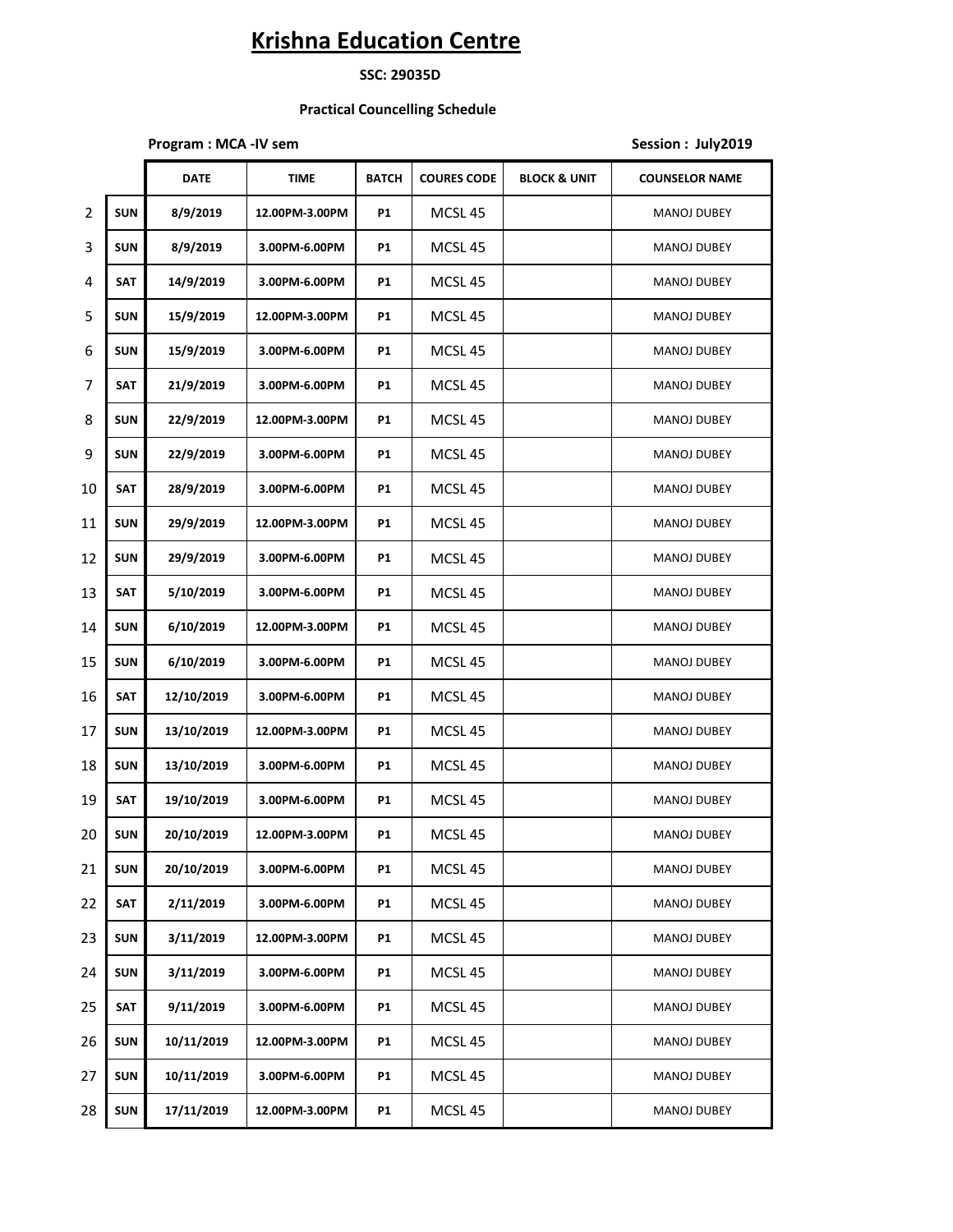### **SSC: 29035D**

### **Practical Councelling Schedule**

|    |            | Program : BCA III sem |                |              |                    | Session: July2019     |  |  |
|----|------------|-----------------------|----------------|--------------|--------------------|-----------------------|--|--|
|    |            | <b>DATE</b>           | <b>TIME</b>    | <b>BATCH</b> | <b>COURES CODE</b> | <b>COUNSELOR NAME</b> |  |  |
| 1  | <b>SAT</b> | 7/9/2019              | 3.00PM-6.00PM  | P1           | <b>BCSL 32</b>     | Archana maheswari     |  |  |
| 2  | <b>SUN</b> | 8/9/2019              | 12.00PM-3.00PM | P1           | <b>BCSL 32</b>     | Archana maheswari     |  |  |
| 3  | <b>SUN</b> | 8/9/2019              | 3.00PM-6.00PM  | P1           | <b>BCSL 32</b>     | Archana maheswari     |  |  |
| 4  | <b>SAT</b> | 14/9/2019             | 3.00PM-6.00PM  | <b>P1</b>    | <b>BCSL 32</b>     | Archana maheswari     |  |  |
| 5  | <b>SUN</b> | 15/9/2019             | 12.00PM-3.00PM | P1           | <b>BCSL 32</b>     | Archana maheswari     |  |  |
| 6  | <b>SUN</b> | 15/9/2019             | 3.00PM-6.00PM  | <b>P1</b>    | <b>BCSL 32</b>     | Archana maheswari     |  |  |
| 7  | <b>SAT</b> | 21/9/2019             | 3.00PM-6.00PM  | P1           | <b>BCSL 32</b>     | Archana maheswari     |  |  |
| 8  | <b>SUN</b> | 22/9/2019             | 12.00PM-3.00PM | P1           | <b>BCSL 32</b>     | Archana maheswari     |  |  |
| 9  | <b>SUN</b> | 22/9/2019             | 3.00PM-6.00PM  | P1           | <b>BCSL 32</b>     | Archana maheswari     |  |  |
| 10 | <b>SAT</b> | 28/9/2019             | 3.00PM-6.00PM  | P1           | <b>BCSL 32</b>     | Archana maheswari     |  |  |
| 11 | <b>SUN</b> | 29/9/2019             | 12.00PM-3.00PM | P1           | <b>BCSL33</b>      | Archana maheswari     |  |  |
| 12 | <b>SUN</b> | 29/9/2019             | 3.00PM-6.00PM  | P1           | <b>BCSL 33</b>     | Archana maheswari     |  |  |
| 13 | <b>SAT</b> | 5/10/2019             | 3.00PM-6.00PM  | P1           | <b>BCSL 33</b>     | Archana maheswari     |  |  |
| 14 | <b>SUN</b> | 6/10/2019             | 12.00PM-3.00PM | P1           | <b>BCSL 33</b>     | Archana maheswari     |  |  |
| 15 | <b>SUN</b> | 6/10/2019             | 3.00PM-6.00PM  | P1           | <b>BCSL 33</b>     | Archana maheswari     |  |  |
| 16 | <b>SAT</b> | 12/10/2019            | 3.00PM-6.00PM  | P1           | <b>BCSL 33</b>     | Archana maheswari     |  |  |
| 17 | <b>SUN</b> | 13/10/2019            | 12.00PM-3.00PM | P1           | <b>BCSL 33</b>     | Archana maheswari     |  |  |
| 18 | <b>SUN</b> | 13/10/2019            | 3.00PM-6.00PM  | P1           | <b>BCSL 33</b>     | Archana maheswari     |  |  |
| 19 | <b>SAT</b> | 19/10/2019            | 3.00PM-6.00PM  | P1           | <b>BCSL 33</b>     | Archana maheswari     |  |  |
| 20 | <b>SUN</b> | 20/10/2019            | 12.00PM-3.00PM | P1           | <b>BCSL 33</b>     | Archana maheswari     |  |  |
| 21 | <b>SUN</b> | 20/10/2019            | 3.00PM-6.00PM  | P1           | <b>BCSL 34</b>     | Archana maheswari     |  |  |
| 22 | <b>SAT</b> | 2/11/2019             | 3.00PM-6.00PM  | P1           | <b>BCSL 34</b>     | Archana maheswari     |  |  |
| 23 | <b>SUN</b> | 3/11/2019             | 12.00PM-3.00PM | <b>P1</b>    | <b>BCSL 34</b>     | Archana maheswari     |  |  |
| 24 | SUN        | 3/11/2019             | 3.00PM-6.00PM  | P1           | <b>BCSL 34</b>     | Archana maheswari     |  |  |
| 25 | <b>SAT</b> | 9/11/2019             | 3.00PM-6.00PM  | <b>P1</b>    | <b>BCSL 34</b>     | Archana maheswari     |  |  |
| 26 | <b>SUN</b> | 10/11/2019            | 12.00PM-3.00PM | P1           | <b>BCSL 34</b>     | Archana maheswari     |  |  |
| 27 | <b>SUN</b> | 10/11/2019            | 3.00PM-6.00PM  | P1           | <b>BCSL 34</b>     | Archana maheswari     |  |  |
| 28 | <b>SAT</b> | 16/11/2019            | 3.00PM-6.00PM  | P1           | <b>BCSL 34</b>     | Archana maheswari     |  |  |
| 29 | <b>SUN</b> | 17/11/2019            | 12.00PM-3.00PM | P1           | <b>BCSL 34</b>     | Archana maheswari     |  |  |
| 30 | <b>SUN</b> | 17/11/2019            | 3.00PM-6.00PM  | P1           | <b>BCSL 34</b>     | Archana maheswari     |  |  |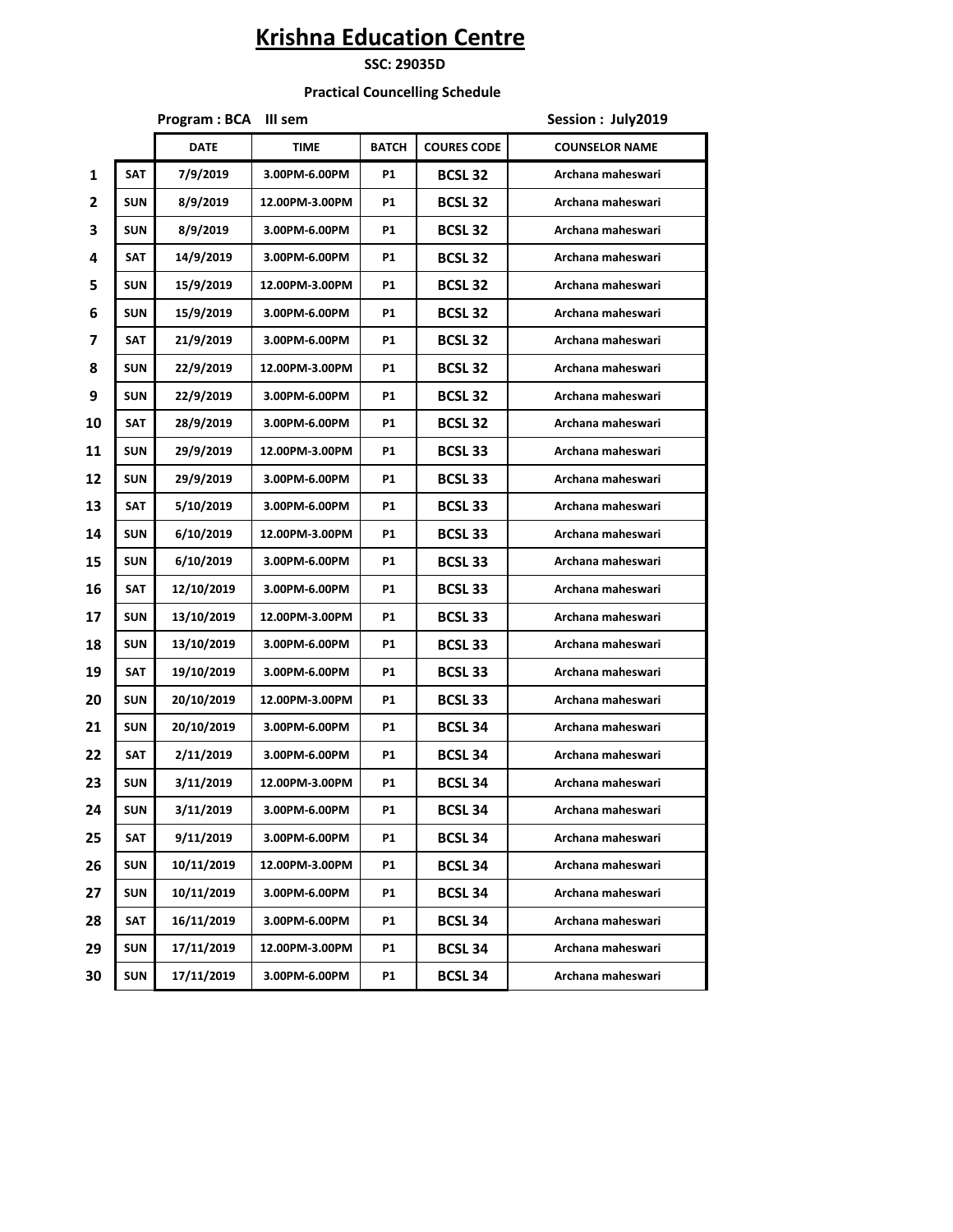**SSC: 29035D**

 **Theory Councelling Schedule**

|            | Program: BCA | III sem       | Session: July2019 |                    |                       |  |  |  |
|------------|--------------|---------------|-------------------|--------------------|-----------------------|--|--|--|
|            | <b>DATE</b>  | <b>TIME</b>   | <b>BATCH</b>      | <b>COURES CODE</b> | <b>COUNSELOR NAME</b> |  |  |  |
| <b>THU</b> | 19/9/2019    | 2.30PM-4.30PM | <b>T1</b>         | MCS14              | Chetan                |  |  |  |
| <b>THU</b> | 19/9/2019    | 4.30PM-6.30PM | T1                | MCS14              | Chetan                |  |  |  |
| <b>FRI</b> | 20/9/2019    | 2.30PM-4.30PM | T1                | MCS14              | Chetan                |  |  |  |
| <b>FRI</b> | 20/9/2019    | 4.30PM-6.30PM | <b>T1</b>         | MCS14              | Chetan                |  |  |  |
| <b>THU</b> | 26/9/2019    | 2.30PM-4.30PM | <b>T1</b>         | <b>MCS14</b>       | Chetan                |  |  |  |
| <b>THU</b> | 26/9/2019    | 4.30PM-6.30PM | T1                | <b>MCS 21</b>      | Chetan                |  |  |  |
| <b>FRI</b> | 27/9/2019    | 2.30PM-4.30PM | T1                | <b>MCS 21</b>      | Chetan                |  |  |  |
| <b>FRI</b> | 27/9/2019    | 4.30PM-6.30PM | <b>T1</b>         | <b>MCS 21</b>      | Chetan                |  |  |  |
| <b>THU</b> | 3/10/2019    | 2.30PM-4.30PM | T1                | <b>MCS 21</b>      | Chetan                |  |  |  |
| <b>THU</b> | 3/10/2019    | 4.30PM-6.30PM | T1                | <b>MCS 21</b>      | Chetan                |  |  |  |
| <b>FRI</b> | 4/10/2019    | 2.30PM-4.30PM | <b>T1</b>         | <b>MCS 21</b>      | Chetan                |  |  |  |
| FRI        | 4/10/2019    | 4.30PM-6.30PM | T1                | <b>MCS 21</b>      | Chetan                |  |  |  |
| <b>THU</b> | 10/10/2019   | 2.30PM-4.30PM | T1                | <b>MCS 21</b>      | Chetan                |  |  |  |
| <b>THU</b> | 10/10/2019   | 4.30PM-6.30PM | T1                | <b>MCS 23</b>      | <b>Binsi Bansal</b>   |  |  |  |
| <b>FRI</b> | 11/10/2019   | 2.30PM-4.30PM | T1                | <b>MCS 23</b>      | <b>Binsi Bansal</b>   |  |  |  |
| <b>FRI</b> | 11/10/2019   | 4.30PM-6.30PM | <b>T1</b>         | <b>MCS 23</b>      | <b>Binsi Bansal</b>   |  |  |  |
| <b>THU</b> | 17/10/2019   | 2.30PM-4.30PM | T1                | <b>BCS 31</b>      | Chetan                |  |  |  |
| <b>THU</b> | 17/10/2019   | 4.30PM-6.30PM | T1                | <b>BCS 31</b>      | Chetan                |  |  |  |
| FRI        | 18/10/2019   | 2.30PM-4.30PM | T1                | <b>BCS 31</b>      | Chetan                |  |  |  |
| FRI        | 18/10/2019   | 4.30PM-6.30PM | T1                | <b>BCS 31</b>      | Chetan                |  |  |  |
| <b>THU</b> | 24/10/2019   | 2.30PM-4.30PM | T1                | <b>BCS 31</b>      | <b>R.JAMAL</b>        |  |  |  |
| <b>THU</b> | 24/10/2019   | 4.30PM-6.30PM | <b>T1</b>         | <b>BCS 31</b>      | <b>R.JAMAL</b>        |  |  |  |
| FRI        | 25/10/2019   | 2.30PM-4.30PM | T1                | <b>BCS 31</b>      | <b>R.JAMAL</b>        |  |  |  |
| FRI        | 25/10/2019   | 4.30PM-6.30PM | T1                | <b>BCS 31</b>      | <b>R.JAMAL</b>        |  |  |  |
| <b>THU</b> | 31/10/2019   | 2.30PM-4.30PM | T1                | <b>BCS 31</b>      | <b>R.JAMAL</b>        |  |  |  |
| <b>THU</b> | 31/10/2019   | 4.30PM-6.30PM | T1                | <b>BCS 31</b>      | <b>R.JAMAL</b>        |  |  |  |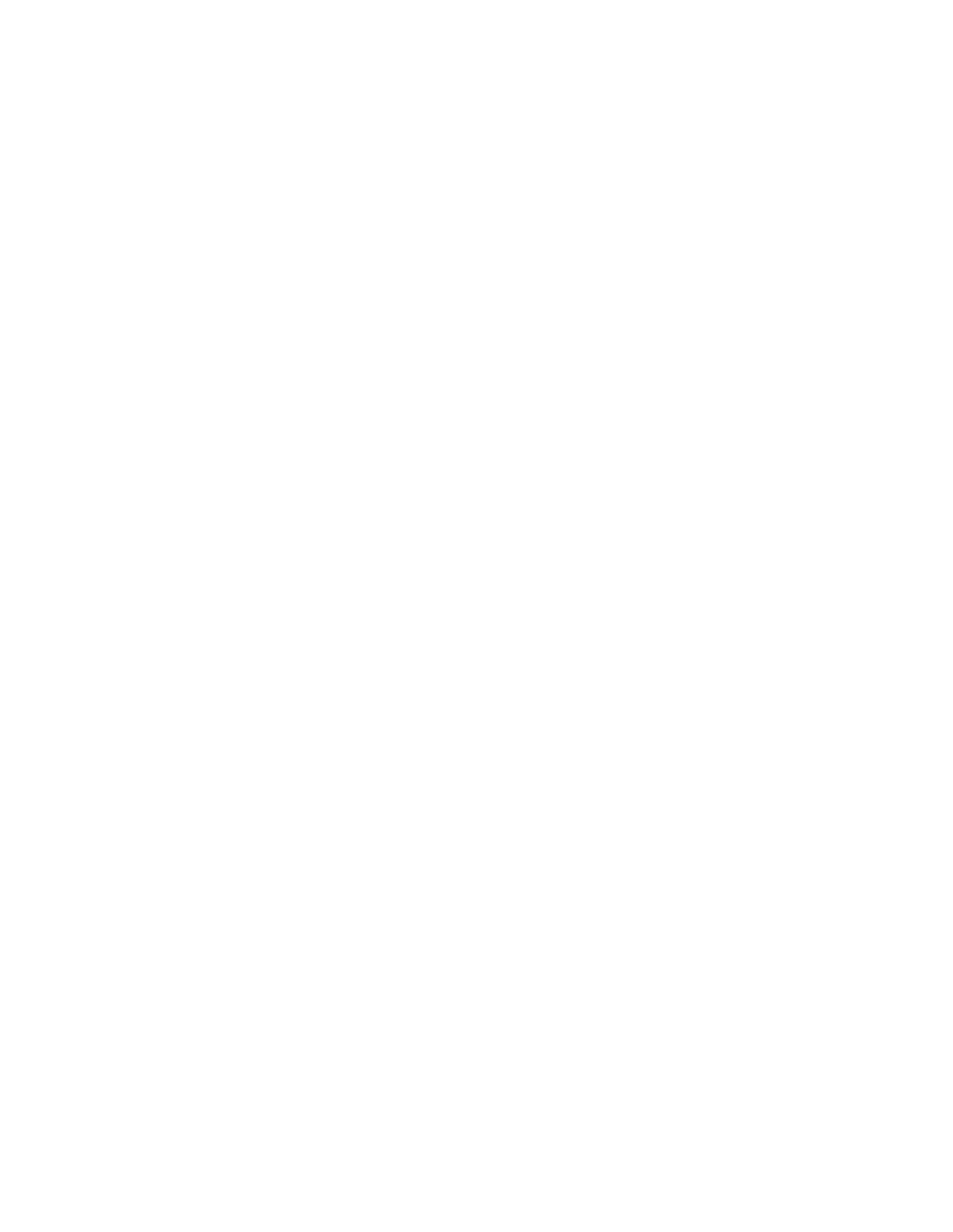#### **SSC: 29035D**

### **Practical Councelling Schedule**

### **Program : BCA II sem Session : July2019**

|            | <b>DATE</b> | TIME          | <b>BATCH</b>   | <b>COURES CODE</b> | <b>COUNSELOR NAME</b> |
|------------|-------------|---------------|----------------|--------------------|-----------------------|
| <b>THU</b> | 19-9-2019   | 2.30PM-4.30PM | <b>T1</b>      | <b>BCSL 21</b>     | Md. Aboo              |
| <b>THU</b> | 19-9-2019   | 4.30PM-6.30PM | T <sub>2</sub> | <b>BCSL 21</b>     | Md. Aboo              |
| FRI        | 20/9/2019   | 2.30PM-4.30PM | <b>P1</b>      | <b>BCSL 21</b>     | Md. Aboo              |
| FRI        | 20/9/2019   | 4.30PM-6.30PM | <b>P1</b>      | <b>BCSL 21</b>     | Md. Aboo              |
| <b>THU</b> | 26/9/2019   | 2.30PM-4.30PM | <b>P1</b>      | <b>BCSL 21</b>     | Md. Aboo              |
| <b>THU</b> | 26/9/2019   | 4.30PM-6.30PM | P1             | <b>BCSL 21</b>     | Sanjeev Kumar         |
| FRI        | 27/9/2019   | 2.30PM-4.30PM | P1             | <b>BCSL 21</b>     | Sanjeev Kumar         |
| FRI        | 27/9/2019   | 4.30PM-6.30PM | <b>P1</b>      | <b>BCSL 21</b>     | Sanjeev Kumar         |
| <b>THU</b> | 3/10/2019   | 2.30PM-4.30PM | P1             | <b>BCSL 21</b>     | Sanjeev Kumar         |
| <b>THU</b> | 3/10/2019   | 4.30PM-6.30PM | <b>P1</b>      | <b>BCSL 21</b>     | Sanjeev Kumar         |
| <b>FRI</b> | 4/10/2019   | 2.30PM-4.30PM | <b>P1</b>      | <b>BCSL 22</b>     | Sanjeev Kumar         |
| FRI        | 4/10/2019   | 4.30PM-6.30PM | P1             | <b>BCSL 22</b>     | Sanjeev Kumar         |
| <b>THU</b> | 10/10/2019  | 2.30PM-4.30PM | P1             | <b>BCSL 22</b>     | Sanjeev Kumar         |
| <b>THU</b> | 10/10/2019  | 4.30PM-6.30PM | <b>P1</b>      | <b>BCSL 22</b>     | Sanjeev Kumar         |
| FRI        | 11/10/2019  | 2.30PM-4.30PM | P1             | <b>BCSL 22</b>     | Sanjeev Kumar         |
| FRI        | 11/10/2019  | 4.30PM-6.30PM | P1             | <b>BCSL 22</b>     | Sanjeev Kumar         |
| <b>THU</b> | 17/10/2019  | 2.30PM-4.30PM | <b>P1</b>      | <b>BCSL 22</b>     | Sanjeev Kumar         |
| <b>THU</b> | 17/10/2019  | 4.30PM-6.30PM | P1             | <b>BCSL 22</b>     | Md. Aboo              |
| FRI        | 18/10/2019  | 2.30PM-4.30PM | P1             | <b>BCSL 22</b>     | Md. Aboo              |
| FRI        | 18/10/2019  | 4.30PM-6.30PM | P1             | <b>BCSL 22</b>     | Md. Aboo              |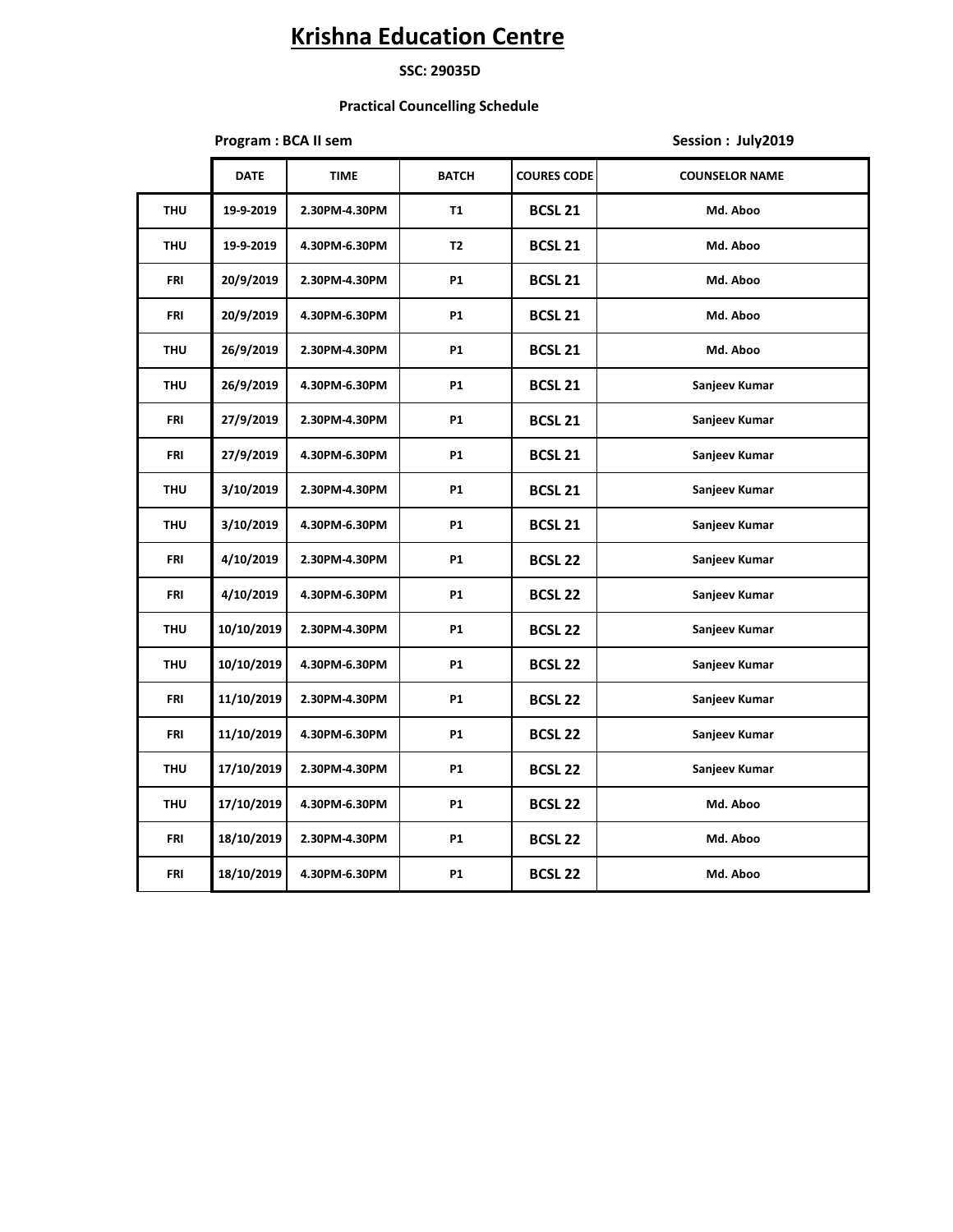#### **SSC: 29035D**

#### **Theory Councelling Schedule**

#### **Program : BCA II sem <b>Session** : July2019

**DATE TIME BATCH COURES CODE COUNSELOR NAME SAT 09-07-2019 2.30PM-4.30PM T1 MCS 11 Seema Bajaj SAT 09-07-2019 4.30PM-6.30PM T1 MCS 11 Seema Bajaj SUN 09-08-2019 9.30 AM-11.30AM T1 MCS 11 SANJEEV KUMAR SAT 14/9/2019 2.30PM-4.30PM T1 MCS 11 Seema Bajaj SAT 14/9/2019 4.30PM-6.30PM T1 MCS 11 Seema Bajaj SUN 15/9/2019 9.30 AM-11.30AM T1 MCS 12 SANJEEV KUMAR SAT 21/9/2019 2.30PM-4.30PM T1 MCS 12 Seema Bajaj SAT 21/9/2019 4.30PM-6.30PM T1 MCS 12 Seema Bajaj SUN 22/9/2019 9.30 AM-11.30AM T1 MCS 12 SANJEEV KUMAR SAT 28/9/2019 4.30PM-6.30PM T1 MCS 12 Seema Bajaj SAT 28/9/2019 2.30PM-4.30PM T1 MCS 12 Seema Bajaj SUN 29/9/2019 9.30 AM-11.30AM T1 MCS 12 SANJEEV KUMAR SAT 5/10/2019 2.30PM-4.30PM T1 MCS 12 Seema Bajaj SAT 5/10/2019 4.30PM-6.30PM T1 MCS 13 Binsi Bansal SUN 6/10/2019 9.30 AM-11.30AM T1 MCS 13 Binsi Bansal SAT 12/10/2019 4.30PM-6.30PM T1 MCS 13 Binsi Bansal SAT 12/10/2019 2.30PM-4.30PM T1 MCS 15 S.SAMAL SUN 13/10/2019 9.30 AM-11.30AM T1 MCS 15 S.SAMAL SAT 19/10/2019 2.30PM-4.30PM T1 ECO 2 Sandeepa Kaur SAT 19/10/2019 4.30PM-6.30PM T1 ECO 2 Sandeepa Kaur SAT 2/11/2019 2.30PM-4.30PM T1 ECO 2 Sandeepa Kaur SAT 2/11/2019 4.30PM-6.30PM T1 ECO 2 Sandeepa Kaur SUN 3/11/2019 9.30 AM-11.30AM T1 ECO 2 Sandeepa Kaur**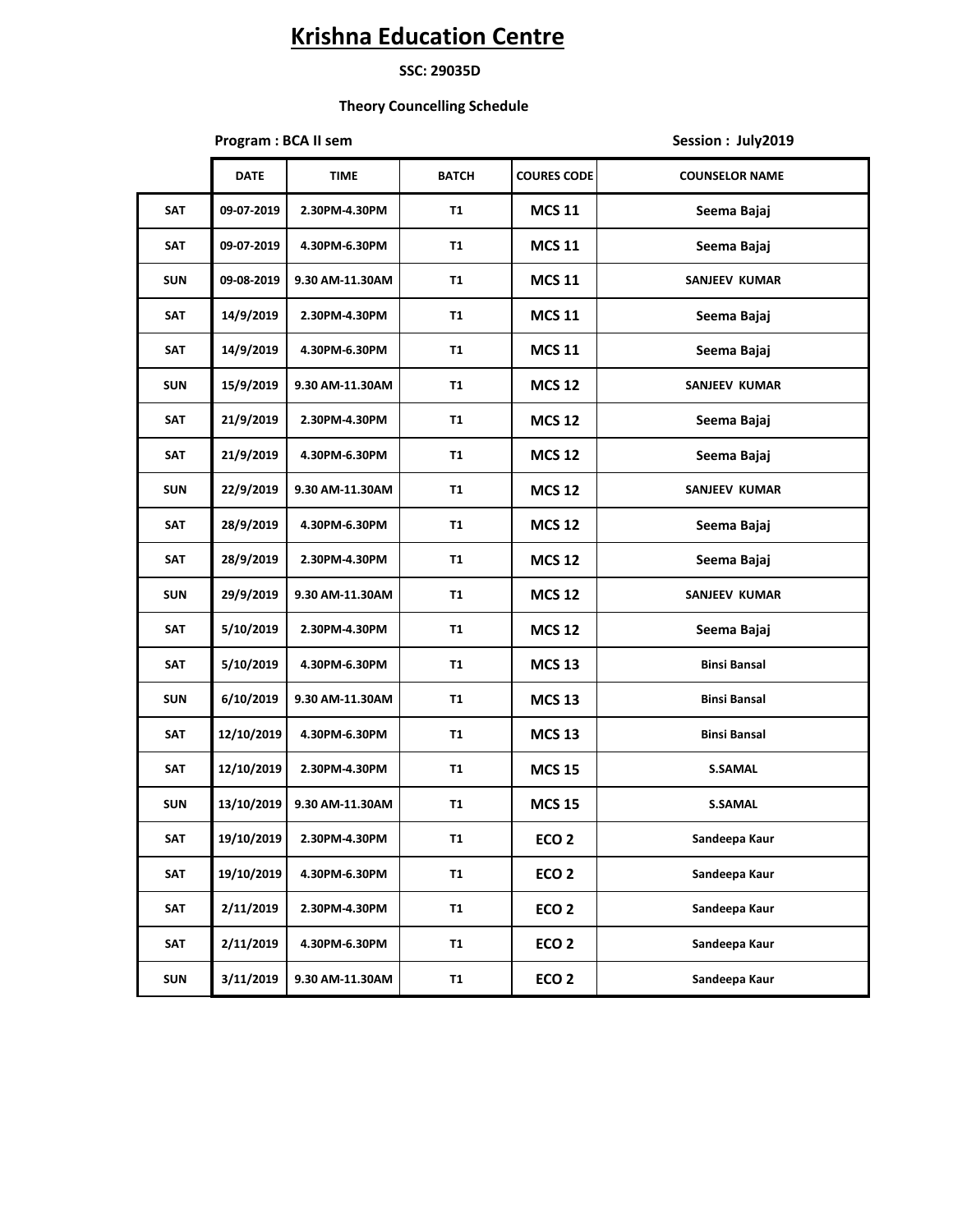### **SSC: 29035D**

### **Practical Councelling Schedule**

|              |            | <b>Program: BCA</b> | IV sem         | Session: JAN 2019 |                    |                       |  |
|--------------|------------|---------------------|----------------|-------------------|--------------------|-----------------------|--|
|              |            | <b>DATE</b>         | <b>TIME</b>    | BATCH             | <b>COURES CODE</b> | <b>COUNSELOR NAME</b> |  |
| $\mathbf{1}$ | <b>SAT</b> | 8/9/2019            | 3.00PM-6.00PM  | <b>P1</b>         | <b>MCSL 16</b>     | <b>R.JAMAL</b>        |  |
| $\mathbf{2}$ | <b>SUN</b> | 9/9/2019            | 12.00PM-3.00PM | <b>P1</b>         | <b>MCSL 16</b>     | <b>R.JAMAL</b>        |  |
| 3            | SUN        | 9/9/2019            | 3.00PM-6.00PM  | <b>P1</b>         | <b>MCSL 16</b>     | <b>R.JAMAL</b>        |  |
| 4            | SAT        | 14/9/2019           | 3.00PM-6.00PM  | <b>P1</b>         | <b>MCSL 16</b>     | <b>R.JAMAL</b>        |  |
| 5            | SUN        | 15/9/2019           | 12.00PM-3.00PM | <b>P1</b>         | MCSL <sub>16</sub> | <b>R.JAMAL</b>        |  |
| 6            | <b>SUN</b> | 15/9/2019           | 3.00PM-6.00PM  | <b>P1</b>         | MCSL <sub>16</sub> | <b>R.JAMAL</b>        |  |
| 7            | SAT        | 21/9/2019           | 3.00PM-6.00PM  | <b>P1</b>         | <b>MCSL 16</b>     | <b>R.JAMAL</b>        |  |
| 8            | <b>SUN</b> | 22/9/2019           | 12.00PM-3.00PM | P1                | MCSL <sub>16</sub> | <b>R.JAMAL</b>        |  |
| 9            | <b>SUN</b> | 22/9/2019           | 3.00PM-6.00PM  | P1                | <b>MCSL 16</b>     | <b>R.JAMAL</b>        |  |
| 10           | <b>SAT</b> | 28/9/2019           | 3.00PM-6.00PM  | P1                | MCSL <sub>16</sub> | <b>R.JAMAL</b>        |  |
| 11           | SUN        | 29/9/2019           | 12.00PM-3.00PM | P1                | MCSL <sub>16</sub> | <b>R.JAMAL</b>        |  |
| 12           | <b>SUN</b> | 29/9/2019           | 3.00PM-6.00PM  | P1                | MCSL <sub>16</sub> | <b>R.JAMAL</b>        |  |
| 13           | SAT        | 5/10/2019           | 3.00PM-6.00PM  | P1                | MCSL <sub>16</sub> | <b>R.JAMAL</b>        |  |
| 14           | <b>SUN</b> | 6/10/2019           | 12.00PM-3.00PM | P1                | MCSL <sub>16</sub> | <b>R.JAMAL</b>        |  |
| 15           | <b>SUN</b> | 6/10/2019           | 3.00PM-6.00PM  | P1                | <b>MCSL 16</b>     | <b>R.JAMAL</b>        |  |
| 16           | SAT        | 12/10/2019          | 3.00PM-6.00PM  | P1                | <b>MCSL 16</b>     | <b>R.JAMAL</b>        |  |
| 17           | <b>SUN</b> | 13/10/2019          | 12.00PM-3.00PM | P1                | <b>MCSL 16</b>     | <b>R.JAMAL</b>        |  |
| 18           | <b>SUN</b> | 13/10/2019          | 3.00PM-6.00PM  | P1                | MCSL <sub>16</sub> | <b>R.JAMAL</b>        |  |
| 19           | SAT        | 19/10/2019          | 3.00PM-6.00PM  | P1                | <b>MCSL 043</b>    | <b>R.JAMAL</b>        |  |
| 20           | <b>SUN</b> | 20/10/2019          | 12.00PM-3.00PM | P1                | <b>MCSL 043</b>    | <b>R.JAMAL</b>        |  |
| 21           | <b>SUN</b> | 20/10/2019          | 3.00PM-6.00PM  | P1                | <b>MCSL 043</b>    | <b>R.JAMAL</b>        |  |
| 22           | SAT        | 2/11/2019           | 3.00PM-6.00PM  | P1                | <b>MCSL 043</b>    | <b>R.JAMAL</b>        |  |
| 23           | <b>SUN</b> | 3/11/2019           | 12.00PM-3.00PM | <b>P1</b>         | <b>MCSL 043</b>    | <b>R.JAMAL</b>        |  |
| 24           | <b>SUN</b> | 3/11/2019           | 3.00PM-6.00PM  | <b>P1</b>         | <b>MCSL 043</b>    | <b>R.JAMAL</b>        |  |
| 25           | SAT        | 9/11/2019           | 3.00PM-6.00PM  | <b>P1</b>         | <b>MCSL 043</b>    | <b>Vikas Kr Singh</b> |  |
| 26           | <b>SUN</b> | 10/11/2019          | 12.00PM-3.00PM | <b>P1</b>         | <b>MCSL 043</b>    | <b>Vikas Kr Singh</b> |  |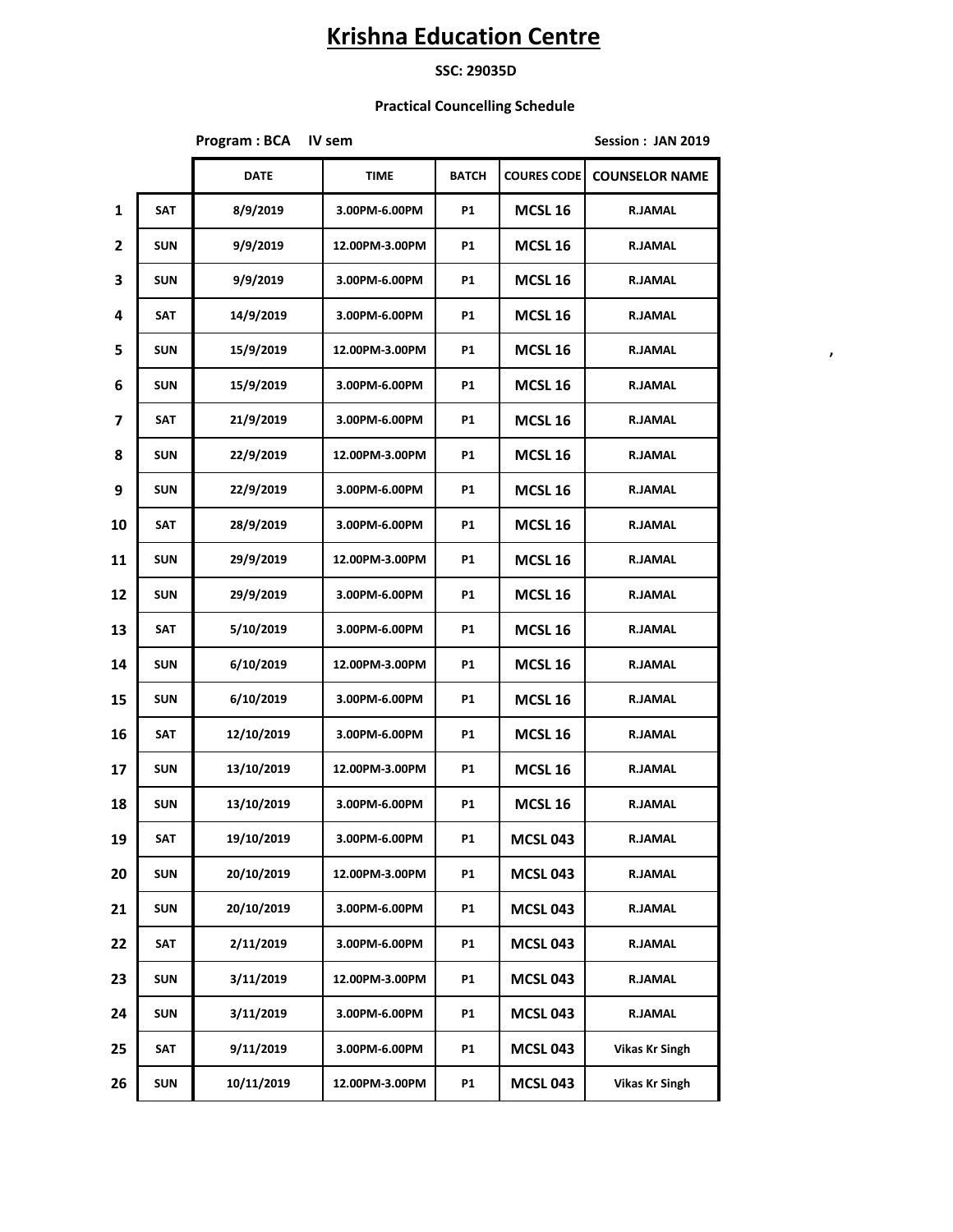| <b>SUN</b> | 10/11/2019 | 3.00PM-6.00PM  | <b>P1</b> | <b>MCSL 043</b> | <b>Vikas Kr Singh</b> |
|------------|------------|----------------|-----------|-----------------|-----------------------|
| <b>SAT</b> | 16/11/2019 | 3.00PM-6.00PM  | <b>P1</b> | <b>MCSL 043</b> | <b>Vikas Kr Singh</b> |
| <b>SUN</b> | 17/11/2019 | 12.00PM-3.00PM | <b>P1</b> | <b>MCSL 044</b> | <b>Vikas Kr Singh</b> |
| <b>SUN</b> | 17/11/2019 | 3.00PM-6.00PM  | <b>P1</b> | <b>MCSL 044</b> | <b>Vikas Kr Singh</b> |
| <b>SAT</b> | 23/11/2019 | 3.00PM-6.00PM  | <b>P1</b> | <b>MCSL 044</b> | <b>Vikas Kr Singh</b> |
| <b>SUN</b> | 24/11/2019 | 12.00PM-3.00PM | <b>P1</b> | <b>MCSL 044</b> | <b>Vikas Kr Singh</b> |
| <b>SUN</b> | 24/11/2019 | 3.00PM-6.00PM  | <b>P1</b> | <b>MCSL 044</b> | <b>Vikas Kr Singh</b> |
|            |            |                |           |                 |                       |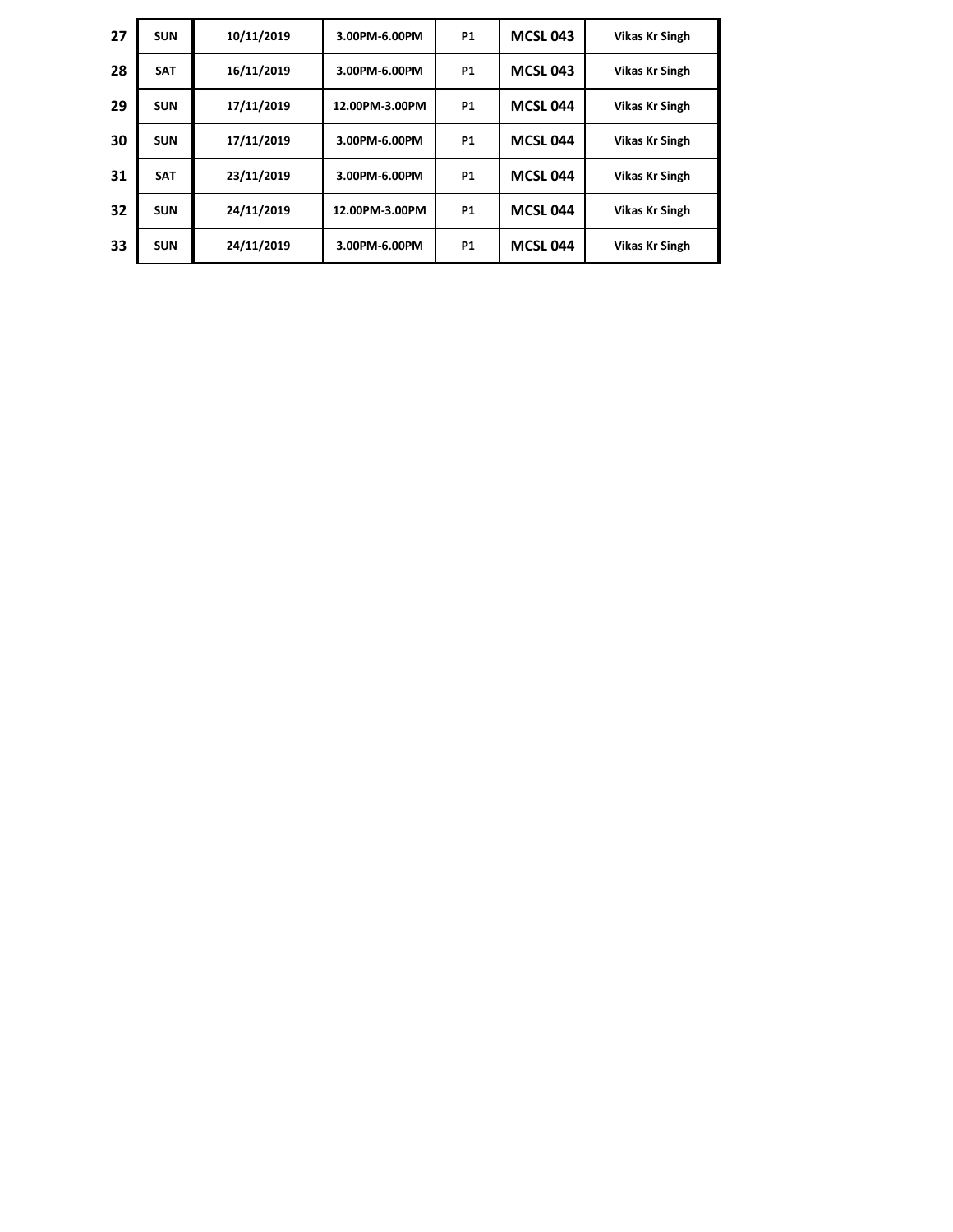#### **SSC: 29035D**

### **Theory Councelling Schedule**

**Program : BCA IV sem Session : JAN 2019** 

|                |            | <b>DATE</b> | <b>TIME</b>   | <b>BATCH</b> | <b>COURES CODE</b> | <b>COUNSELOR NAME</b> |
|----------------|------------|-------------|---------------|--------------|--------------------|-----------------------|
| $\mathbf{1}$   | <b>THU</b> | 19-9-2019   | 2.30PM-4.30PM | T1           | <b>MCS-24</b>      | Seema Bajaj           |
| $\overline{2}$ | THU        | 19-9-2019   | 4.30PM-6.30PM | T1           | <b>MCS-24</b>      | Seema Bajaj           |
| 3              | FRI        | 20/9/2019   | 2.30PM-4.30PM | Τ1           | <b>MCS-24</b>      | Seema Bajaj           |
| 4              | FRI        | 20/9/2019   | 4.30PM-6.30PM | Τ1           | <b>MCS-24</b>      | Seema Bajaj           |
| 5              | <b>THU</b> | 26/9/2019   | 2.30PM-4.30PM | Τ1           | <b>MCS-24</b>      | Seema Bajaj           |
| 6              | THU        | 26/9/2019   | 4.30PM-6.30PM | Τ1           | <b>BCS-41</b>      | Md. Aboo              |
| 7              | FRI        | 27/9/2019   | 2.30PM-4.30PM | Τ1           | <b>BCS-41</b>      | Md. Aboo              |
| 8              | FRI        | 27/9/2019   | 4.30PM-6.30PM | T1           | <b>BCS-41</b>      | Md. Aboo              |
| 9              | <b>THU</b> | 3/10/2019   | 2.30PM-4.30PM | Τ1           | <b>BCS-41</b>      | Md. Aboo              |
| 10             | <b>THU</b> | 3/10/2019   | 4.30PM-6.30PM | Τ1           | <b>BCS-41</b>      | Md. Aboo              |
| 11             | FRI        | 4/10/2019   | 2.30PM-4.30PM | Τ1           | <b>BCS-41</b>      | Md. Aboo              |
| 12             | FRI        | 4/10/2019   | 4.30PM-6.30PM | Τ1           | <b>BCS-41</b>      | Md. Aboo              |
| 13             | THU        | 10/10/2019  | 2.30PM-4.30PM | Τ1           | <b>BCS-41</b>      | Md. Aboo              |
| 14             | <b>THU</b> | 10/10/2019  | 4.30PM-6.30PM | Τ1           | <b>BCS-41</b>      | Md. Aboo              |
| 15             | FRI        | 11/10/2019  | 2.30PM-4.30PM | Τ1           | <b>BCS-41</b>      | Md. Aboo              |
| 16             | FRI        | 11/10/2019  | 4.30PM-6.30PM | Τ1           | <b>BCS-41</b>      | Md. Aboo              |
| 17             | THU        | 17/10/2019  | 2.30PM-4.30PM | Τ1           | <b>BCS-41</b>      | Md. Aboo              |
| 18             | <b>THU</b> | 17/10/2019  | 4.30PM-6.30PM | Τ1           | <b>BCS-42</b>      | Khushboo Gupta        |
| 19             | FRI        | 18/10/2019  | 2.30PM-4.30PM | Τ1           | <b>BCS-42</b>      | Khushboo Gupta        |
| 20             | FRI        | 18/10/2019  | 4.30PM-6.30PM | Τ1           | <b>BCS-42</b>      | Khushboo Gupta        |
| 21             | THU        | 24/10/2019  | 2.30PM-4.30PM | Τ1           | <b>BCS-42</b>      | Khushboo Gupta        |
| 22             | THU        | 24/10/2019  | 4.30PM-6.30PM | Τ1           | <b>BCS-42</b>      | Khushboo Gupta        |
| 23             | FRI        | 25/10/2019  | 2.30PM-4.30PM | T1           | <b>BCS-42</b>      | Khushboo Gupta        |
| 24             | FRI        | 25/10/2019  | 4.30PM-6.30PM | T1           | <b>BCS 40</b>      | Seema Bajaj           |
| 25             | THU        | 31/10/2019  | 2.30PM-4.30PM | T1           | <b>BCS 40</b>      | Seema Bajaj           |
| 26             | THU        | 31/10/2019  | 4.30PM-6.30PM | Τ1           | <b>BCS 40</b>      | Seema Bajaj           |
| 27             | FRI        | 1/11/2019   | 2.30PM-4.30PM | T1           | <b>BCS 40</b>      | Seema Bajaj           |
| 28             | FRI        | 1/11/2019   | 4.30PM-6.30PM | <b>T1</b>    | <b>BCS 40</b>      | Seema Bajaj           |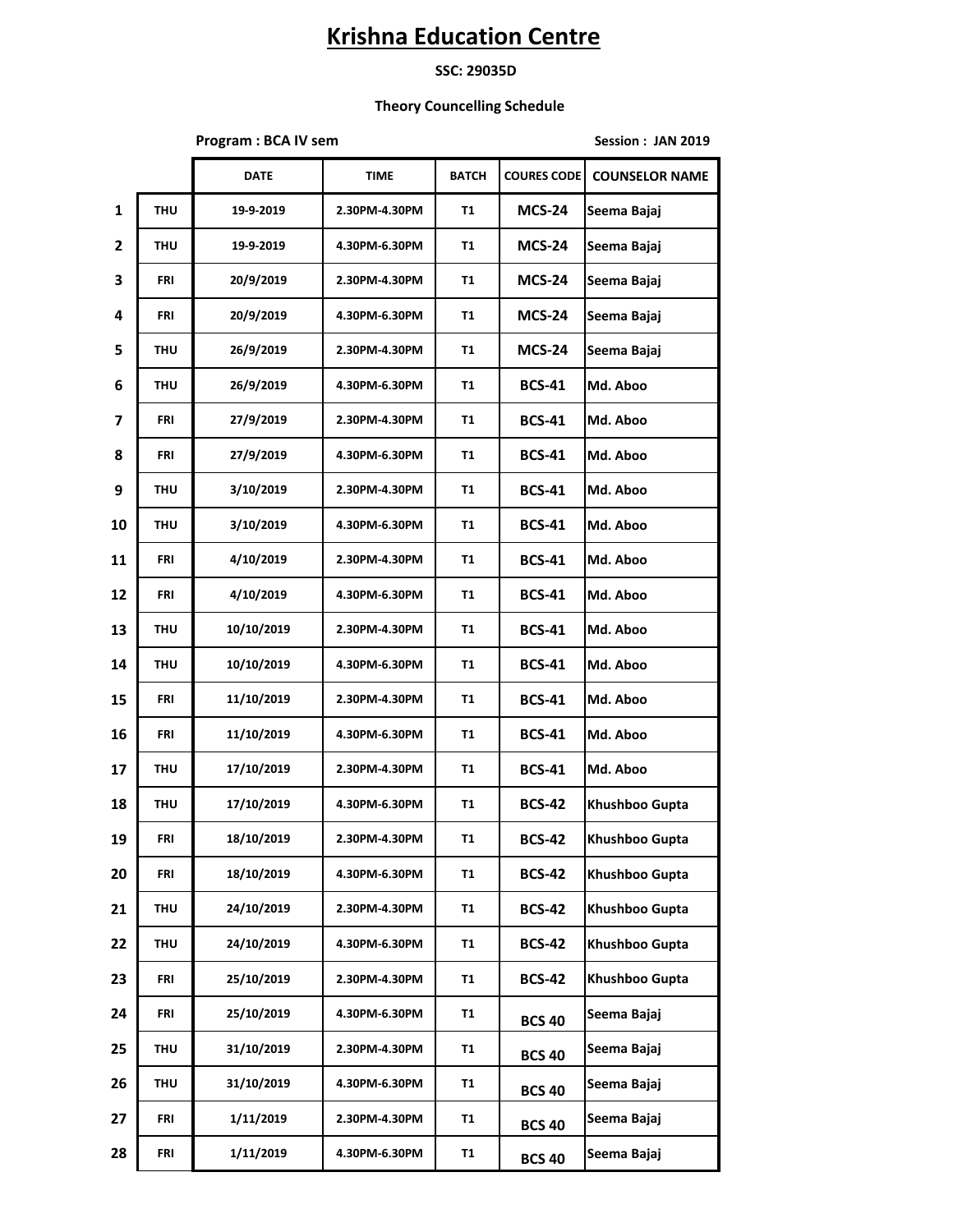#### **SSC: 29035D**

### **Theory Councelling Schedule**

**Program : BCA V sem Session : July 2019** 

|            | <b>DATE</b> | <b>TIME</b>   | <b>BATCH</b> | <b>COURES CODE</b> | <b>COUNSELOR NAME</b> |
|------------|-------------|---------------|--------------|--------------------|-----------------------|
| <b>WED</b> | 18/9/2019   | 2.30PM-4.30PM | Т1           | <b>BCS 51</b>      | Seema Bajaj           |
| <b>WED</b> | 18/9/2019   | 4.30PM-6.30PM | Т1           | <b>BCS 51</b>      | Seema Bajaj           |
| FRI        | 20/9/2019   | 2.30PM-4.30PM | Т1           | <b>BCS 54</b>      | Seema Bajaj           |
| FRI        | 20/9/2019   | 4.30PM-6.30PM | Т1           | <b>BCS 54</b>      | Seema Bajaj           |
| <b>WED</b> | 25/9/2019   | 2.30PM-4.30PM | Т1           | <b>BCS 51</b>      | Seema Bajaj           |
| <b>WED</b> | 25/9/2019   | 4.30PM-6.30PM | Т1           | <b>BCS 51</b>      | Seema Bajaj           |
| FRI        | 27/9/2019   | 2.30PM-4.30PM | Т1           | <b>BCS 54</b>      | Seema Bajaj           |
| FRI        | 27/9/2019   | 4.30PM-6.30PM | Τ1           | <b>BCS 54</b>      | Seema Bajaj           |
| <b>WED</b> | 2/10/2019   | 2.30PM-4.30PM | Τ1           | <b>BCS 51</b>      | Seema Bajaj           |
| <b>WED</b> | 2/10/2019   | 4.30PM-6.30PM | Τ1           | <b>BCS 51</b>      | Seema Bajaj           |
| FRI        | 4/10/2019   | 2.30PM-4.30PM | Τ1           | <b>BCS 54</b>      | Seema Bajaj           |
| FRI        | 4/10/2019   | 4.30PM-6.30PM | Τ1           | <b>BCS 54</b>      | Seema Bajaj           |
| <b>WED</b> | 9/10/2019   | 2.30PM-4.30PM | Τ1           | <b>BCS 51</b>      | Seema Bajaj           |
| <b>WED</b> | 9/10/2019   | 4.30PM-6.30PM | Τ1           | <b>BCS 51</b>      | Seema Bajaj           |
| FRI        | 11/10/2019  | 2.30PM-4.30PM | Τ1           | <b>BCS 54</b>      | Seema Bajaj           |
| FRI        | 11/10/2019  | 4.30PM-6.30PM | Τ1           | <b>BCS 54</b>      | Seema Bajaj           |
| <b>WED</b> | 16/10/2019  | 2.30PM-4.30PM | Τ1           | <b>BCS 52</b>      | <b>Shushant Rao</b>   |
| <b>WED</b> | 16/10/2019  | 4.30PM-6.30PM | Τ1           | <b>BCS 52</b>      | <b>Shushant Rao</b>   |
| FRI        | 18/10/2019  | 2.30PM-4.30PM | Τ1           | <b>BCS 54</b>      | Seema Bajaj           |
| FRI        | 18/10/2019  | 4.30PM-6.30PM | Τ1           | <b>BCS 55</b>      | Seema Bajaj           |
| <b>WED</b> | 23/10/2019  | 2.30PM-4.30PM | Τ1           | <b>BCS 52</b>      | <b>Shushant Rao</b>   |
| <b>WED</b> | 23/10/2019  | 4.30PM-6.30PM | Τ1           | <b>BCS 52</b>      | <b>Shushant Rao</b>   |
| FRI        | 25/10/2019  | 2.30PM-4.30PM | Τ1           | <b>BCS 55</b>      | Seema Bajaj           |
| FRI        | 25/10/2019  | 4.30PM-6.30PM | Τ1           | <b>BCS 55</b>      | Seema Bajaj           |
| WED        | 30/10/2019  | 2.30PM-4.30PM | Τ1           | <b>BCS 52</b>      | <b>Shushant Rao</b>   |
| WED        | 30/10/2019  | 4.30PM-6.30PM | Τ1           | <b>BCS 52</b>      | <b>Shushant Rao</b>   |
| WED        | 6/11/2019   | 2.30PM-4.30PM | Τ1           | <b>BCS 55</b>      | Seema Bajaj           |
| WED        | 6/11/2019   | 4.30PM-6.30PM | Τ1           | <b>BCS 55</b>      | Seema Bajaj           |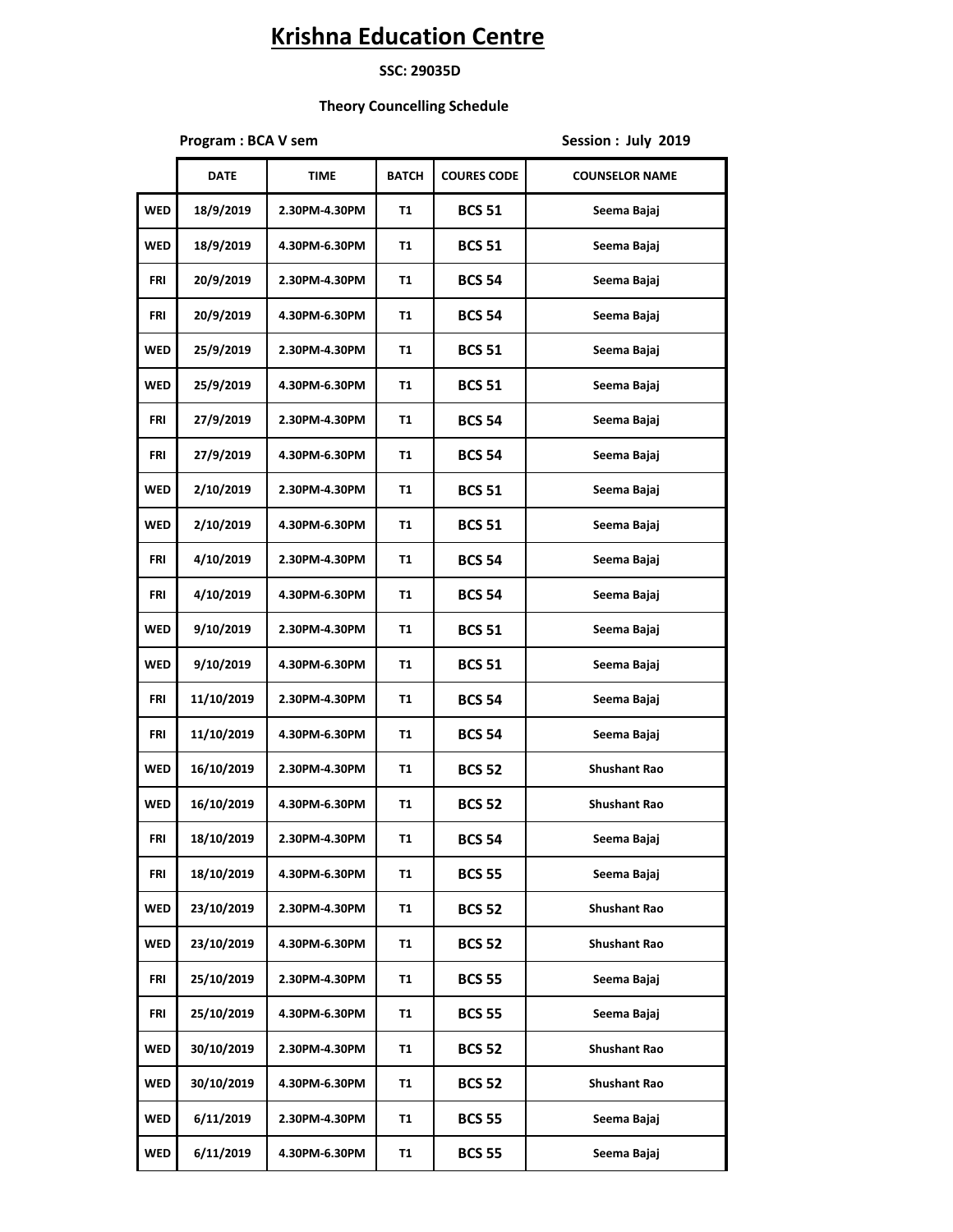| <b>FRI</b> | 8/11/2019  | 2.30PM-4.30PM | <b>T1</b> | <b>BCS 52</b> | <b>Shushant Rao</b> |
|------------|------------|---------------|-----------|---------------|---------------------|
| <b>FRI</b> | 8/11/2019  | 4.30PM-6.30PM | Τ1        | <b>BCS 52</b> | <b>Shushant Rao</b> |
| <b>WED</b> | 13/11/2019 | 2.30PM-4.30PM | T1        | <b>BCS 53</b> | Seema Bajaj         |
| <b>WED</b> | 13/11/2019 | 4.30PM-6.30PM | T1        | <b>BCS 53</b> | Seema Bajaj         |
| <b>FRI</b> | 15/11/2019 | 2.30PM-4.30PM | <b>T1</b> | <b>BCS 53</b> | Seema Bajaj         |
| <b>FRI</b> | 15/11/2019 | 4.30PM-6.30PM | <b>T1</b> | <b>BCS 53</b> | Seema Bajaj         |
| <b>WED</b> | 20/11/2019 | 2.30PM-4.30PM | <b>T1</b> | <b>BCS 53</b> | Seema Bajaj         |
| <b>WED</b> | 20/11/2019 | 4.30PM-6.30PM | <b>T1</b> | <b>BCS 53</b> | Seema Bajaj         |
| <b>FRI</b> | 22/11/2019 | 2.30PM-4.30PM | <b>T1</b> | <b>BCS 53</b> | Seema Bajaj         |
| <b>FRI</b> | 22/11/2019 | 4.30PM-6.30PM | Τ1        | <b>BCS 53</b> | Seema Bajaj         |
| <b>WED</b> | 27/11/2019 | 2.30PM-4.30PM | Τ1        | <b>BCS 53</b> | Seema Bajaj         |
| <b>WED</b> | 27/11/2019 | 4.30PM-6.30PM | Τ1        | <b>BCS 53</b> | Seema Bajaj         |